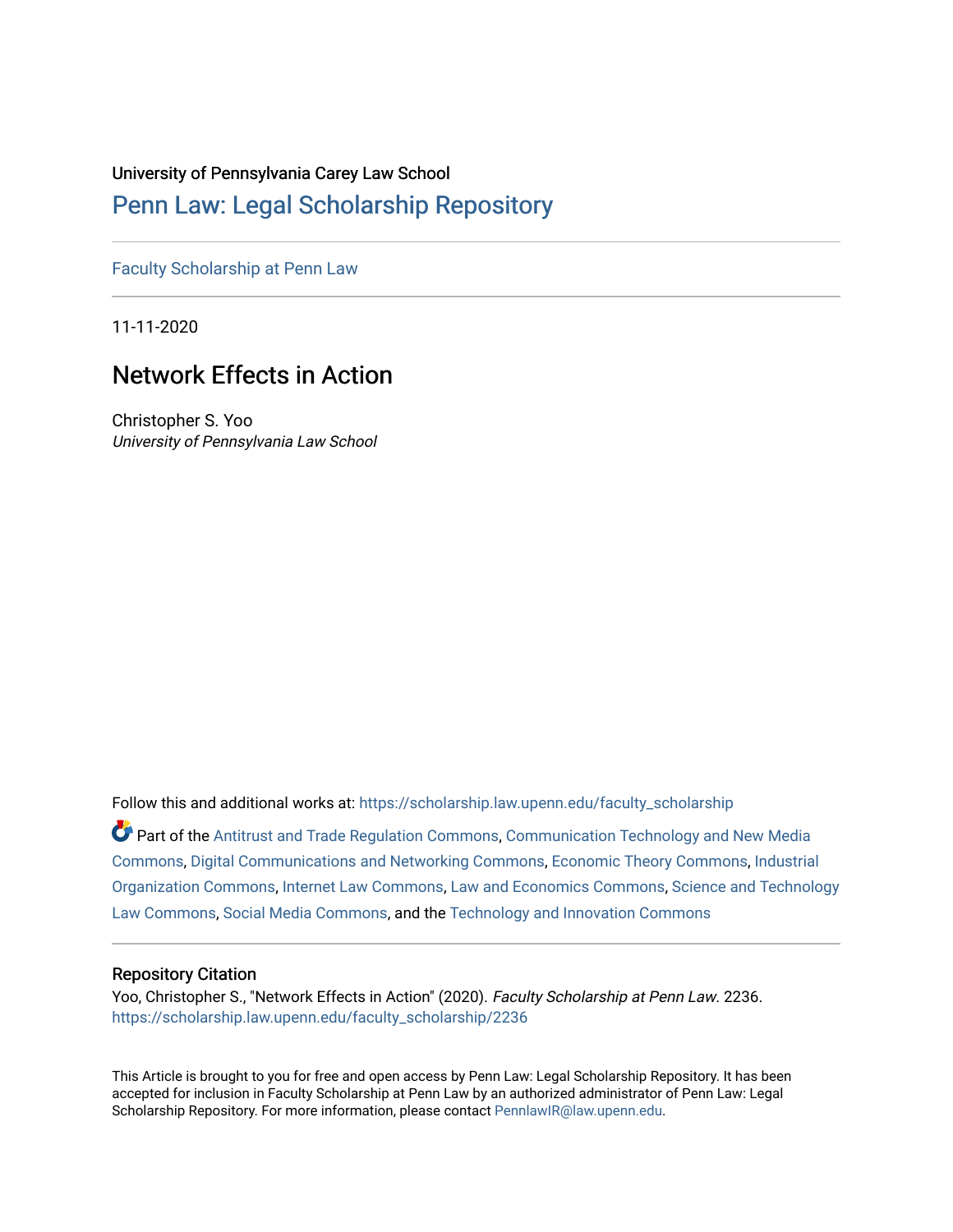## **Network Effects in Action**

*Christopher S. Yoo\**

#### **INTRODUCTION**

Network effects, which arise when the value of a product or service increases with the number of people using it, represent one of the most influential concepts in industrial organization over the past half century. Although the concept was invoked during the early twentieth century, $1$  serious academic study of the phenomenon did not begin until publication of Jeffrey Rohlfs's seminal paper in 1974.2 Starting in the mid-1980s, a vibrant theoretical literature emerged exploring how network effects can affect competition.<sup>3</sup> The result was a rich and nuanced body of economic theory.4

Over time, network effects began to influence antitrust enforcement policy, forming the basis for the U.S. government's cases against Microsoft<sup>5</sup> and playing a prominent role in early antitrust cases against social networking sites.6 Although recent

<sup>\*</sup> John H. Chestnut Professor of Law, Communication, and Computer & Information Science and Founding Director of the Center for Technology, Innovation and Competition at the University of Pennsylvania.

<sup>1</sup> *See, e.g.*, AM. TEL. & TEL. CO., ANNUAL REPORT 21–22 (1908).

<sup>2</sup> *See generally* Jeffrey Rohlfs, *A Theory of Interdependent Demand for a Communications Service*, 5 BELL J. ECON. & MGMT. SCI. 16 (1974).

<sup>3</sup> *See, e.g.*, W. Brian Arthur, *Competing Technologies, Increasing Returns and Lock-in by Historical Events*, 99 ECON. J. 116 (1989); Paul A. David, *Clio and the Economics of QWERTY*, 75 AM. ECON. REV. (PAPERS & PROC.) 332 (1985); Joseph Farrell & Garth Saloner, *Standardization, Compatibility, and Innovation*, 16 RAND J. ECON. 70 (1985); Michael L. Katz & Carl Shapiro, *Network Externalities, Competition, and Compatibility*, 75 AM. ECON. REV. 424 (1985).

<sup>4</sup> For recent surveys, see Daniel Birke, *The Economics of Networks: A Survey of the Empirical Literature*, 23 J. ECON. SURVEYS 762 (2009); Joseph Farrell & Paul Klemperer, *Coordination and Lock-In: Competition with Switching Costs and Network Effects*, *in* 3 HANDBOOK OF INDUSTRIAL ORGANIZATION 1967, 1971, 1974–76, 2055 (Mark Armstrong & Robert Porter eds., 2007); Oz Shy, *A Short Survey of Network Economics*, 38 REV. INDUS. ORG. 119 (2011).

<sup>5</sup> United States v. Microsoft Corp., 253 F.3d 34, 49-50, 55-56 (D.C. Cir. 2001); United States v. Microsoft Corp., 147 F.3d 935, 939, 953 (D.C. Cir. 1998).

<sup>6</sup> *See* LiveUniverse, Inc. v. MySpace, Inc., No. CV 06-6994 AHM (RZx), 2007 WL 6865852, at \*8–10 (C.D. Cal. June 4, 2007), *aff'd*, 304 Fed. Appx. 554 (9th Cir. 2008).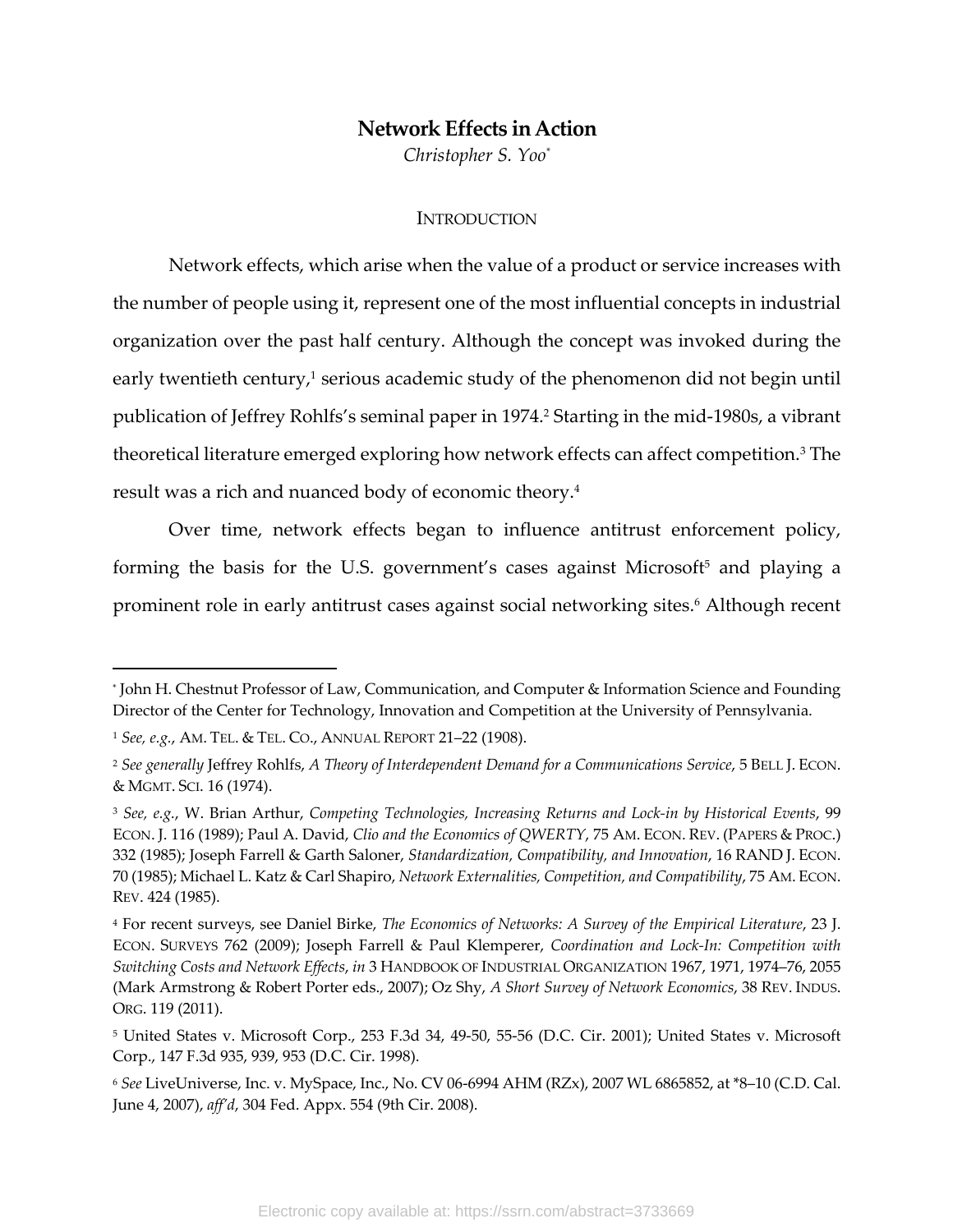high-profile reports on digital platforms have recognized the ambiguity of the impact of network effects, they have generally placed greater emphasis on their tendency to create winner-take-all markets that can provide first movers with a source of market power.<sup>7</sup>

Even the most casual examination of the history of digital industries reveals that the dynamics must be more complex. Google was founded in 1998, long after Altavista and Yahoo! had established themselves as market leaders. Facebook successfully overcame the early advantages enjoyed by Myspace. The market for travel sites consists of numerous players all vigorously competing with one another without collapsing into monopoly. Uber's first-mover advantage was unable to prevent the emergence of Lyft as a serious competitor.

These examples underscore the inappropriateness of simply equating the presence of network effects with market concentration or entry barriers. Instead, they illustrate the importance of understanding the full range of the dynamics of markets subject to network effects. Even when potential theoretical harms have been identified, anticompetitive effects cannot simply be asserted. Instead, proper application of competition law principles requires that they be validated and quantified empirically.

This Chapter fills this gap by laying out the dynamics underlying network effects and how they have been applied in antitrust and regulatory proceedings. It begins by examining and exploring the theoretical and empirical limits of the possible bases of

<sup>7</sup> *See* AUSTRALIAN COMPETITION & CONSUMER COMMISSION, DIGITAL PLATFORMS INQUIRY: FINAL REPORT 66– 68 (2019), *available at* https://www.accc.gov.au/system/files/Digital%20platforms%20inquiry%20- %20final%20report.pdf; DIGITAL COMPETITION EXPERT PANEL, UNLOCKING DIGITAL COMPETITION: REPORT OF THE DIGITAL COMPETITION EXPERT PANEL 35 (2019), *available at* https://assets. publishing.service.gov.uk/government/uploads/system/uploads/attachment\_data/file/785547/unlocking\_ digital\_competition\_furman\_review\_web.pdf; JACQUES CRÉMER, YVES-ALEXANDRE DE MONTJOYE, & HEIKE SCHWEITZER, COMPETITION POLICY IN THE DIGITAL ERA: FINAL REPORT 20–24 (2019), *available at* https://ec.europa.eu/competition/publications/reports/kd0419345enn.pdf; STIGLER CTR. FOR THE STUDY OF THE ECON. AND THE STATE, STIGLER COMMITTEE ON DIGITAL PLATFORMS 38–39 (2019), *available at* https://research.chicagobooth.edu/-/media/research/stigler/pdfs/digital-platforms---committee-report-- stigler-center.pdf.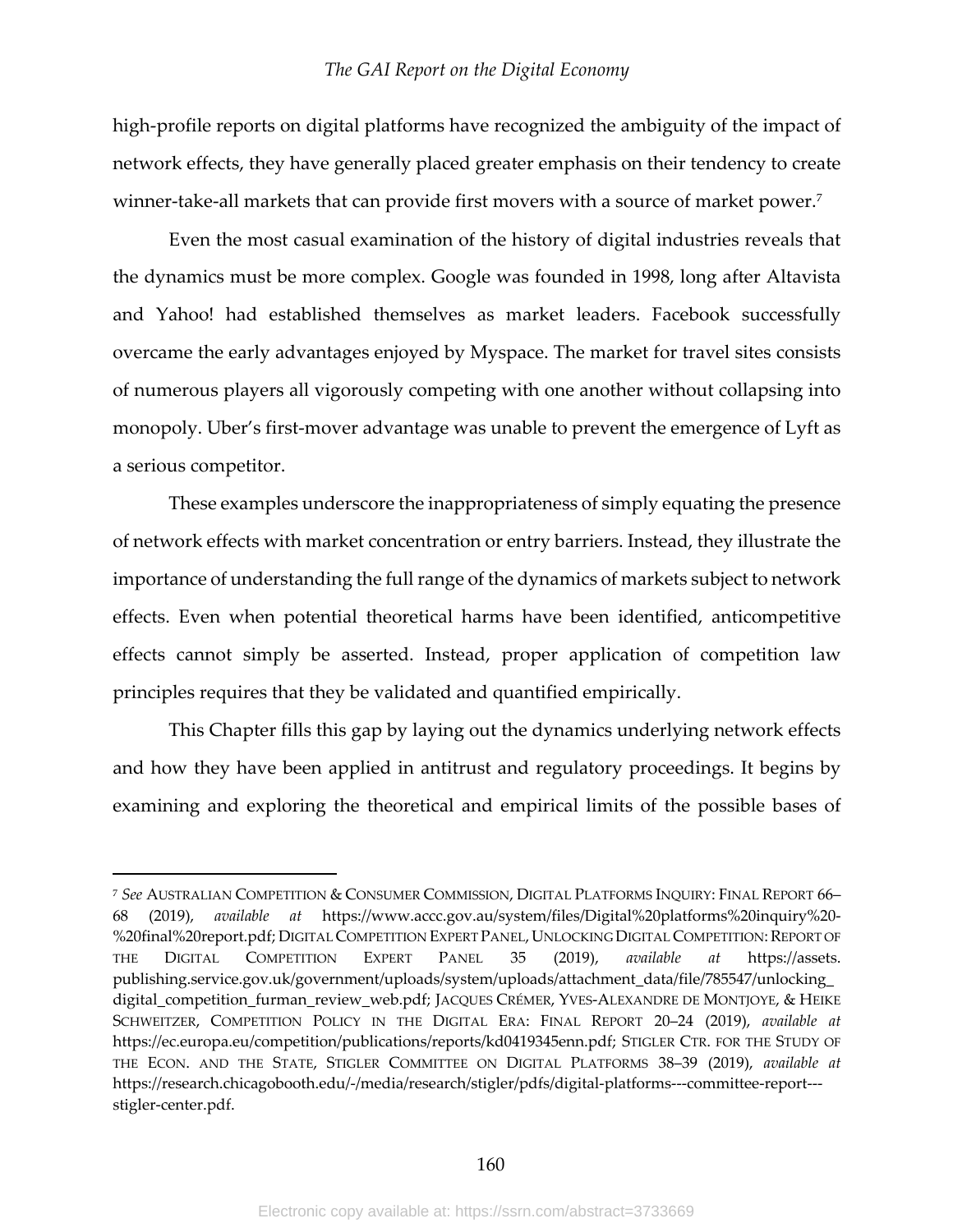network effects, paying particular attention to the most commonly cited framework known as Metcalfe's Law. It continues by exploring the concept of network externalities, defined as the positive external consumption benefits that the decision to join a network creates for the other members of the network,<sup>8</sup> which is more ambiguous than commonly realized. It then reviews the structural factors needed for models based on network effects to have anticompetitive effects and identifies other factors that can dissipate those effects. Finally, it identifies alternative institutional forms that can eliminate or mitigate the impact of network effects.

#### I. THEORETICAL SOURCES OF NETWORK EFFECTS

Network effects exist when the primary determinant of a network's value is the number of other users connected to the network.<sup>9</sup> The more people that an individual subscriber can reach through the network, the more valuable the network becomes even when the nature of the service and the price paid for it remains the same.<sup>10</sup> The classic example is the telephone system, since the value of a telephone network is largely determined by the number of people with whom one can communicate through that network.11

A critical question is how quickly value grows with network size. Rapid increases would make the demand-side economies of scale associated with network effects extremely influential. More modest increases would render the effects of network size

<sup>8</sup> Michael L. Katz & Carl Shapiro, *Technology Adoption in the Presence of Network Externalities*, 94 J. POL. ECON. 822, 823 (1986).

<sup>9</sup> This discussion draws on work previously published as Christopher S. Yoo, *Moore's Law, Metcalfe's Law, and Optimal Interoperability*, 14 COLO. TECH. L.J. 87, 91-94, 96-102 (2015).

<sup>10</sup> Daniel F. Spulber & Christopher S. Yoo, *Access to Networks: Economic and Constitutional Considerations*, 88 CORNELL L. REV. 885, 922 (2003).

<sup>11</sup> *See, e.g.*, Neil Gandal, *Compatibility, Standardization, and Network Effects: Some Policy Implications*, 18 OXFORD REV. ECON. POL. 80, 80–81 (2002); Katz & Shapiro, *supra* note 8, at 823 (1986); S.J. Liebowitz & Stephen E. Margolis, *Network Externality: An Uncommon Tragedy*, 8 J. ECON. PERSP. 133, 139-40 (1994).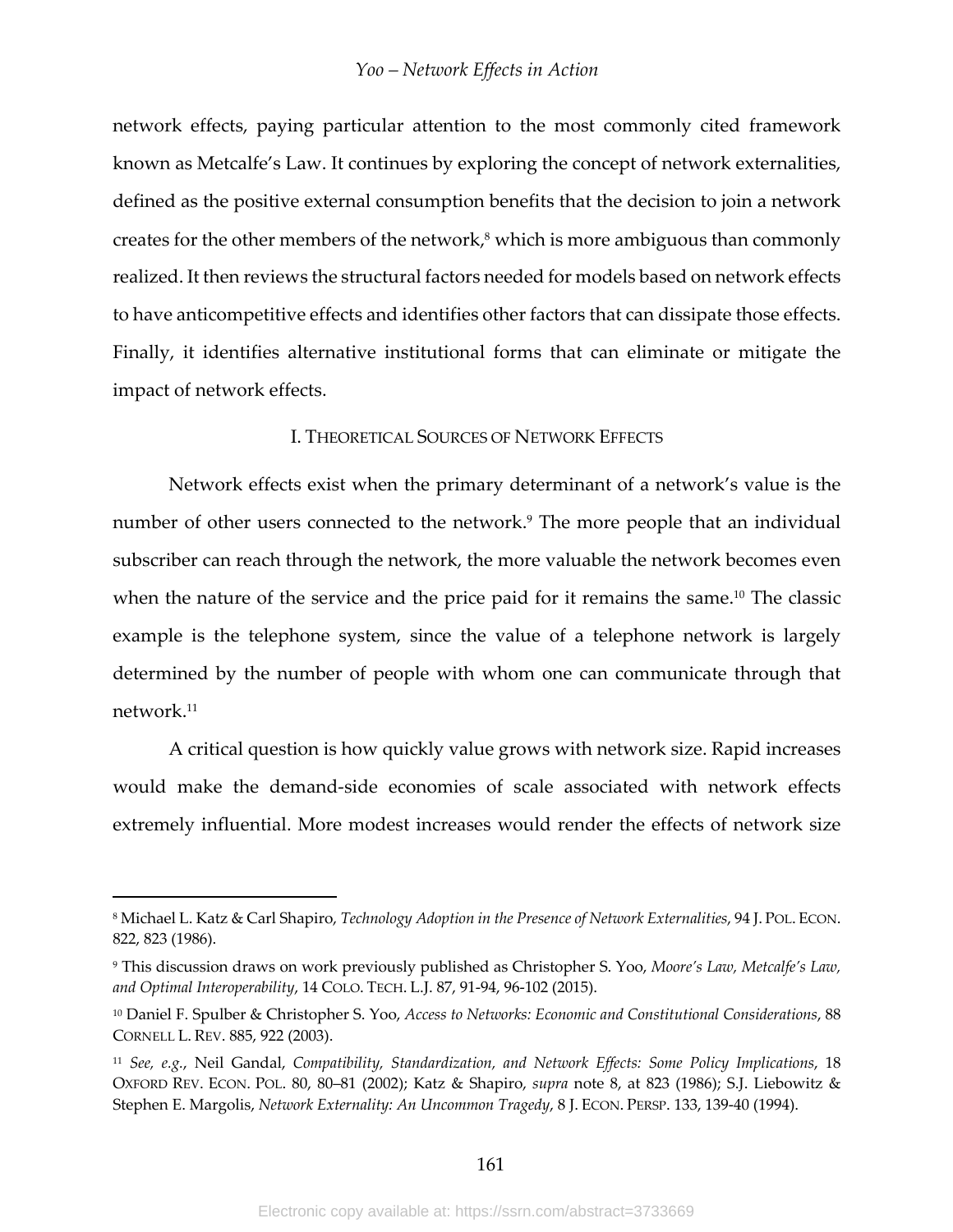less consequential. In addition, the law of diminishing marginal returns dictates that such increases in value are unlikely to persist indefinitely. A proper appreciation of network effects thus depends on understanding their theoretical foundations, as well as their theoretical limits, and the emerging empirical literature attempting to validate which of the various models best describes actual network behavior.

## *A. Metcalfe's Law and Other Theories of the Relationship Between Network Size and Value*

One of the most common ways to model the rapid increase in value associated with network size is known as *Metcalfe's Law*, first articulated in the early 1980s by Bob Metcalfe, the inventor of the Ethernet, $12$  and later named in his honor by George Gilder.<sup>13</sup> Metcalfe's Law is based on the mathematical concept that the number of potential pairwise connections increases quadratically with the number of nodes. Stated more generally, if the number of nodes equals *n*, the number of potential connections equals  $(n^2 - n)/2$ . The relationship is illustrated by the examples portrayed in Figure 1. In each case, doubling the number of nodes more than quadruples the number of potential connections.14

<sup>12</sup> Bob Metcalfe, *Metcalfe's Law After 40 Years of Ethernet*, 46 COMPUTER 26, 26-28 (2013).

<sup>13</sup> George Gilder, *Metcalfe's Law and Legacy*, FORBES ASAP, Sept. 13, 1993, at 158.

<sup>14</sup> Bob Metcalfe, *Metcalfe's Law: A Network Becomes More Valuable as It Reaches More Users*, INFOWORLD, Oct. 2, 1995, at 53.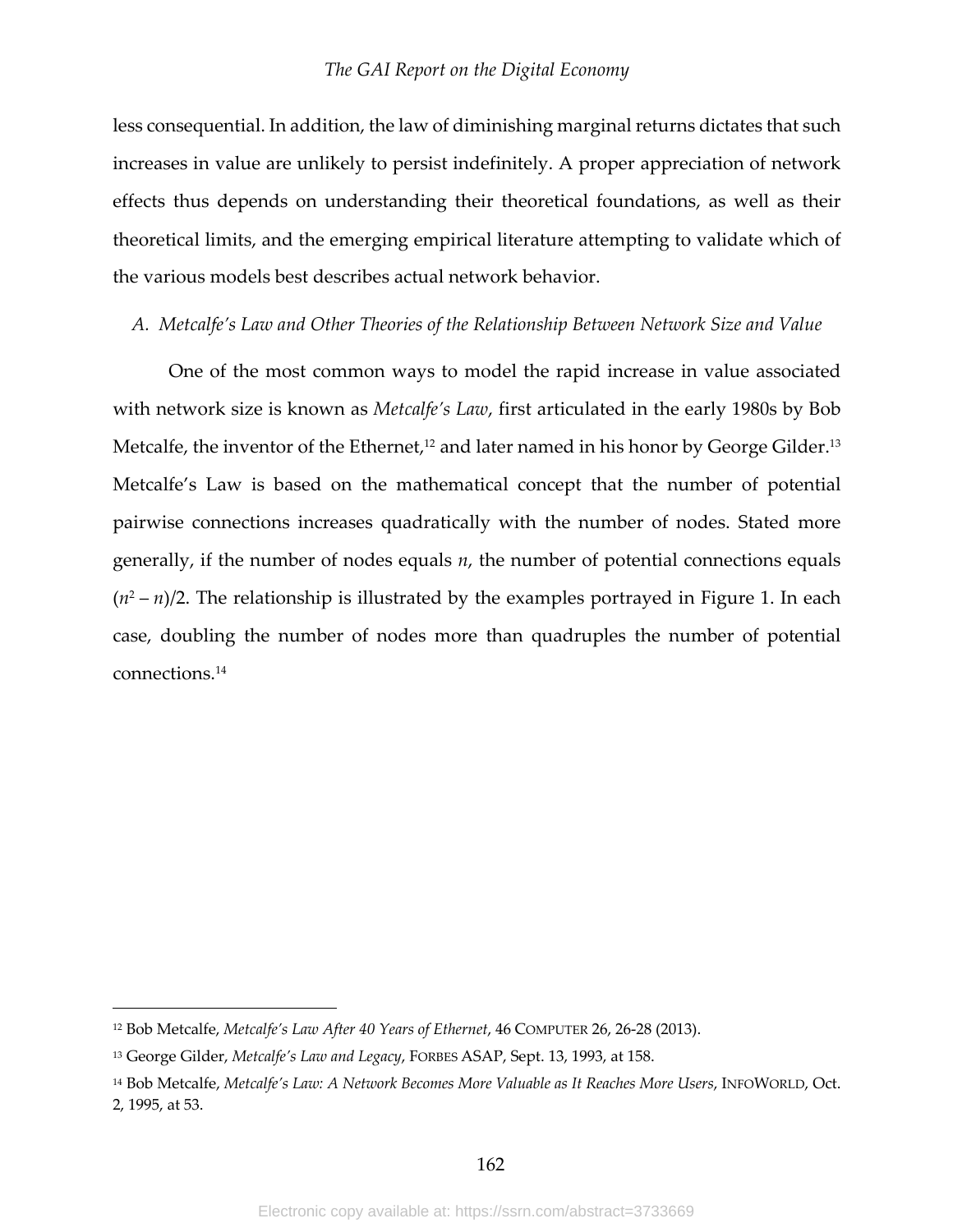



Source: Yoo, *supra* note 9, at 92 fig.1.

If each potential connection increases the value of the network by an equal amount, increases in the number of nodes lead to a quadratic increase in network value. At the same time, the cost of adding nodes is likely to increase linearly with the number of nodes. The relationship between the two effects is depicted in Figure 2, which Metcalfe used during the early 1980s to emphasize the importance of networks quickly reaching critical mass.

**Figure 2: Metcalfe's Law and the Systemic Value of the Network**



Source: Bob Metcalfe, *Metcalfe's Law After 40 Years of Ethernet*, COMPUTER, Dec. 2013, at 26, 28 fig. 2.

Metcalfe's Law provides a demand-side explanation for the success of the Ethernet, Internet service providers (ISPs), and Internet-based companies such as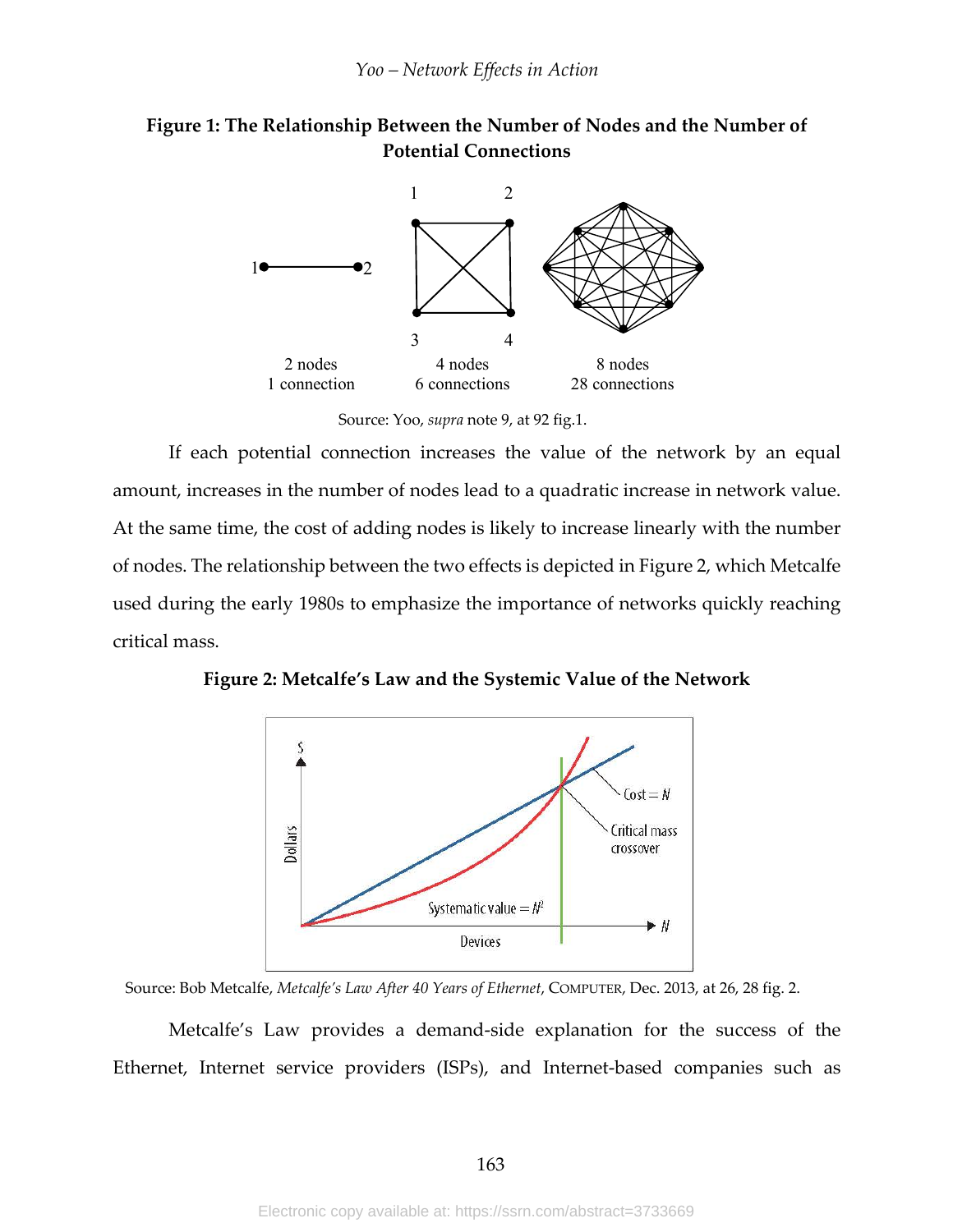America Online,<sup>15</sup> although some have suggested that the recent experiences of eBay and Facebook raise questions about the relationship.<sup>16</sup> By valuing all internal connections, it is best suited to two-way communications networks.

Quadratic growth is not the only way to model the way the value of a network may increase with size. Some are more modest, such as *Sarnoff's Law*, which asserts that the value of a network increases linearly with network size, as befits advertising networks. Another commonly posited relationship, known as *Reed's Law*, is more aggressive, positing exponential growth in value at the rate of 2*n*. <sup>17</sup> A more recent candidate known as *Zipf's Law* falls somewhere between Metcalfe and Sarnoff, presuming that if some large collection of elements is ordered by value, the second element in the collection will have about half the value of the first one, the third one will have about one-third the value of the first one, and so forth, with the value of the *n*th item in the collection being 1/*n* of the first item. The result is a model that projects network value to increase logarithmically, specifically *n* log(*n*).18 The Briscoe, Odlyzko, and Tilley article proposing Zipf's Law as an alternative spawned a vigorous debate over the merits of Metcalfe's Law.19

All of these models lead to value curves that increase monotonically with network

<sup>15</sup> Metcalfe¸ *supra* note 12, at 27-28; Paul Festa, *Andreesen Preaches AOL Religion*, CNET (Jan. 2, 2002, 4:43 PM), http://www.cnet.com/news/andreessen-preaches-aol-religion; Gilder, *supra* note 13.

<sup>16</sup> Anthony Wing Kosner, *Facebook Values Itself Based on Metcalfe's Law, But the Market Is Using Zipf's*, FORBES TECH (May 31, 2012, 1:14 PM), http://www.forbes.com/sites/anthonykosner/2012/05/31/facebook-valuesitself-based-on-metcalfes-law-but-the-market-is-using-zipfs/; Om Malik, *Metcalfe's Law, Meet Market Reality*, GIGAOM (Jan. 21, 2015, 3:14 AM), https://gigaom.com/2005/01/21/metcalfes-law-meet-marketreality/.

<sup>17</sup> David P. Reed, *The Law of the Pack*, HARV. BUS. REV., Feb. 2001, at 23.

<sup>18</sup> Bob Briscoe, Andrew Odlyzko, & Benjamin Tilly, *Metcalfe's Law Is Wrong*, IEEE SPECTRUM, July 2006, at 34, 38.

<sup>19</sup> *See Metcalfe's Law: Right? Wrong?*, IEEE SPECTRUM, Nov. 2006, at 10, http://spectrum.ieee.org /computing/networks/metcalfes-law-right-wrong/; Simeon Simeonov, *Metcalfe's Law: More Misunderstood than Wrong?*, HIGH CONTRAST (July 26, 2006), http://blog.simeonov.com/2006/07/26/metcalfes-law-moremisunderstood-than-wrong/.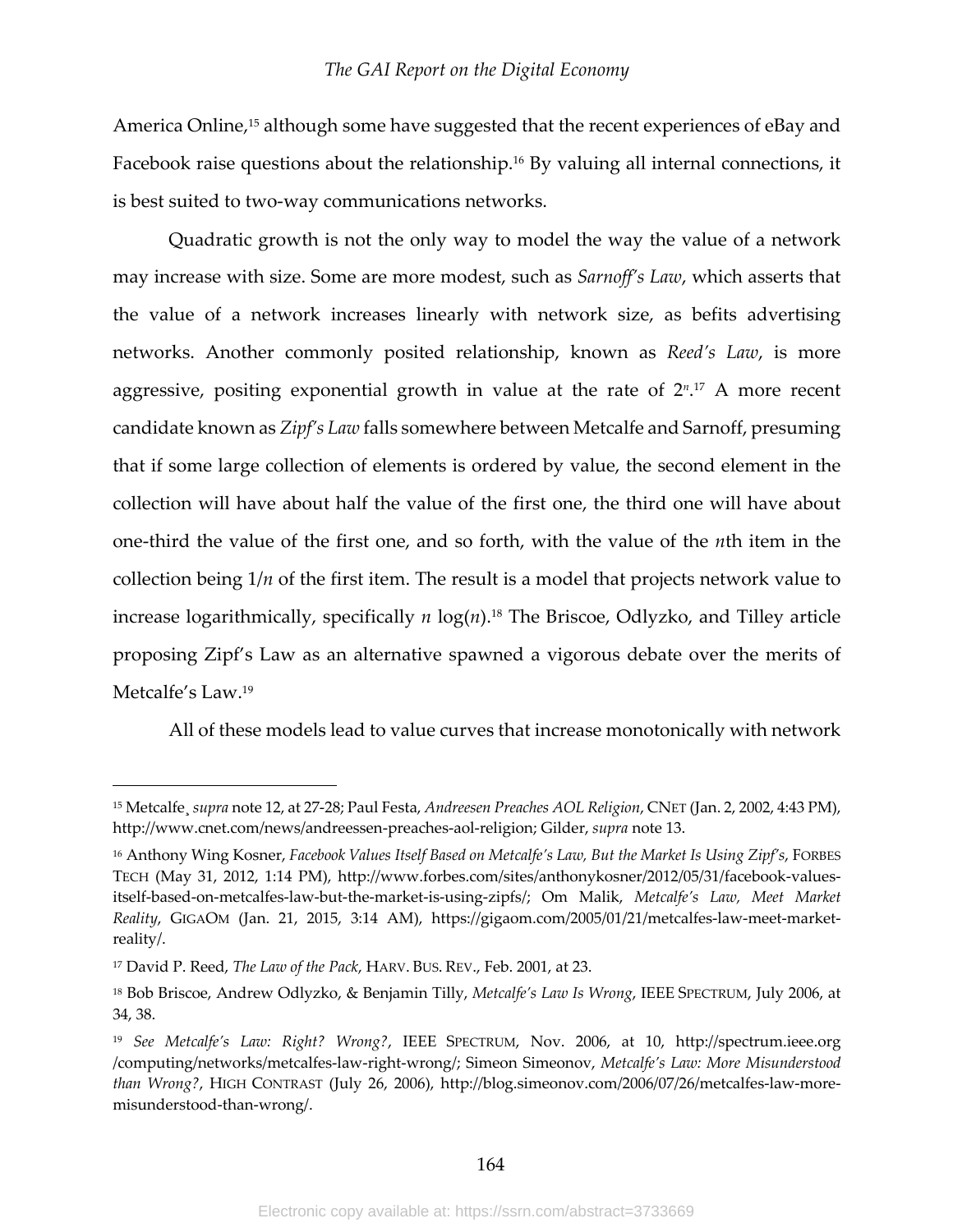size. That need not be the case, however. Some patterns in the growth of network value (such as 2–*n*) converge asymptotically to a limited value rather than grow continuously.20 Models assume that network value follows a logistic curve generating *S*-shaped growth in value.<sup>21</sup> The results thus depend heavily on the assumptions.

It is unlikely that any one functional form applies to all businesses subject to network effects. The idea that the same returns to scale would apply to search engines, social media, e-commerce, software, streaming media, and companies based on the sharing economy seems impossible.

#### *B. The Theoretical Limits of Metcalfe's Law*

The choice among these models plays a critical role in determining the significance of the role played by network effects. One key factor is the fit between a model's assumptions and the business model under consideration. For example, the growth in value envisaged by Metcalfe's Law results from the increase in internal connections among each individual node. This seems appropriate for a two-way communications network such as a telephone network, in which every individual user may wish to contact each other. The value of advertising networks, in contrast, derives from the total number of potential customers that the advertiser can reach through the network and places no value on those potential customers' ability to connect with each other. This implies a value curve that grows linearly as predicted by Sarnoff's Law rather than the quadratic growth in value predicted by Metcalfe's Law.22

Moreover, the possibility of unending quadratic increases in network value seems too good to be true, and for good reason. Indeed, Metcalfe himself warned that this

<sup>20</sup> Joe Weinman, *Is Metcalfe's Law Way Too Optimistic?*, BUS. COMM. REV., Aug. 2007, at 18, 19-20.

<sup>21</sup> *See* G.M. Peter Swann, *The Functional Form of Network Effects*, 14 INFO. ECON. & POL'Y 417, 423-25 (2002).

<sup>22</sup> Christopher S. Yoo, *Free or Fee?: The Economics of Advertising Support vs. Direct Payments for Media Content*, *in* MEDIA MARKETS AND COMPETITION LAW: MULTINATIONAL PERSPECTIVES 59, \_\_ (Antonio Bavasso, David

S. Evans, & Douglas H. Ginsburg eds., 2019).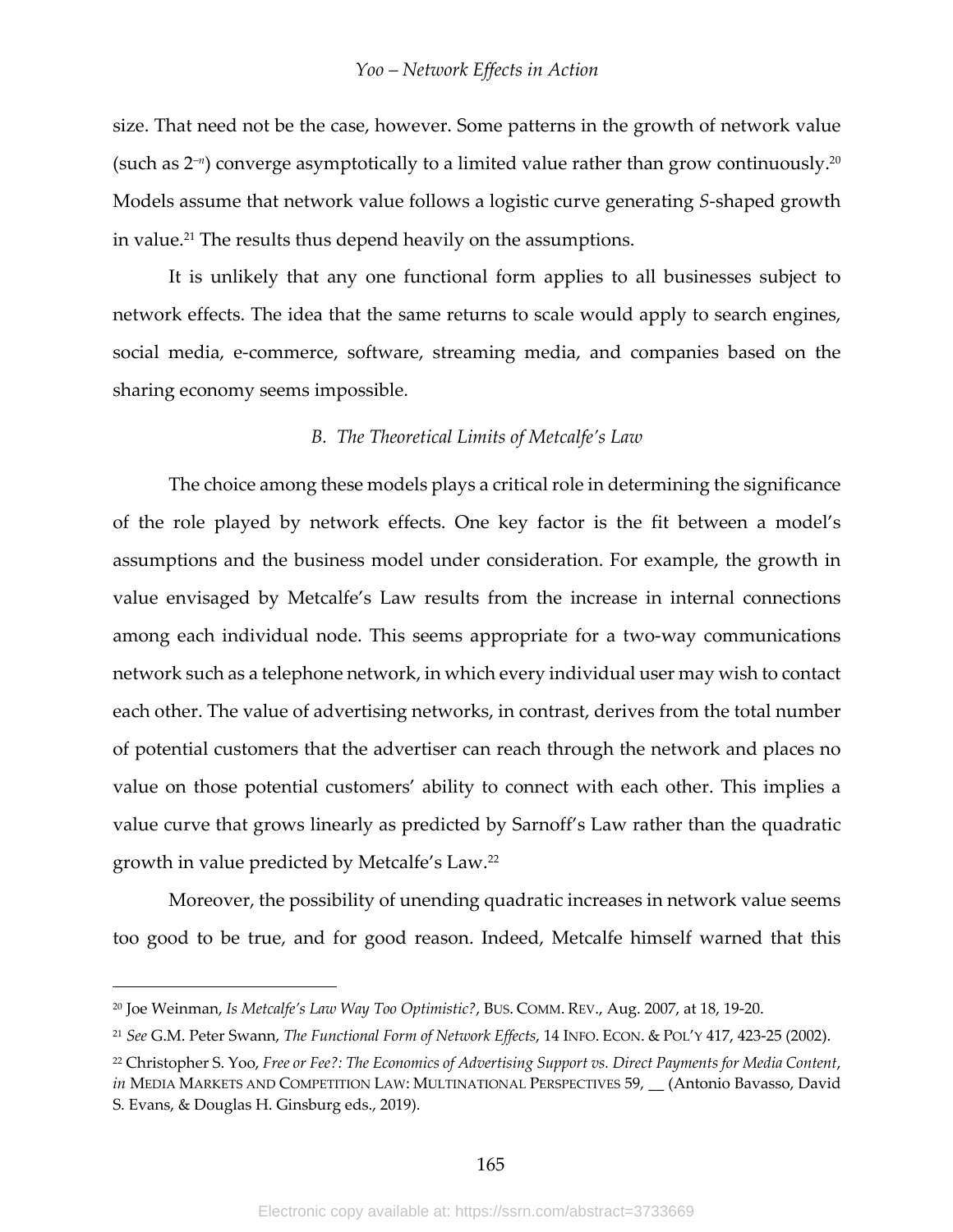relationship was unlikely to hold beyond a certain point.<sup>23</sup> Simply put, models based on inexhaustible geometric progressions are the hallmark of classic pyramid schemes that are mathematically unsustainable. Proper implementation of network effects for competition policy thus depends on an appreciation of the role of diminishing marginal returns resulting from heterogeneity in the value of different connections and potential diseconomies of scale.

## 1. Differences in the Value of Particular Connections

While it is undeniably true that the number of potential connections increases quadratically with the number of connections, that is not enough to establish the quadratic increase in value implied by Metcalfe's Law. One must also assume that the additional connections each provide the same amount of additional value.

The literature on Metcalfe's Law questions the validity of that assumption. For example, Jeffrey Rohlfs points out that if the first users are the ones who place the highest value on the network, one would expect the addition of later users to provide less value.<sup>24</sup> Failure to take this into account is "likely to substantially overstate the value of large networks."25 In addition, "small user sets can embody substantial value."26 Rohlfs then offers a mathematical formulation that can accommodate a wide range of assumptions about consumer heterogeneity and leads to market concentration only in some cases.<sup>27</sup> Briscoe, Odlyzko, and Tilly's model based on Zipf's Law provides a specific example of

<sup>23</sup> Metcalfe, *supra* note 14, at 53 ("OK, Metcalfe's Law might overstate the value of a network for a very large N. A user equipped to communicate with 50 million other users might not have all that much to talk about with each of them. So maybe the growth of systemic network value rolls off after some N."); Andrew McAfee & François-Xavier Oliveau, *Confronting the Limits of Networks*, SLOAN MGMT. REV., July 2002, at 86, http://sloanreview.mit.edu/article/confronting-the-limits-of-networks/ (quoting Metcalfe as recognizing in 1998, "The law may be optimistic as the number of people on a network gets very large.").

<sup>24</sup> JEFFREY H. ROHLFS, BANDWAGON EFFECTS IN HIGH TECHNOLOGY INDUSTRIES 29 (2001).

<sup>25</sup> *Id.* at 55, 195.

<sup>26</sup> *Id.* at 85.

<sup>27</sup> *Id.* at 211-16.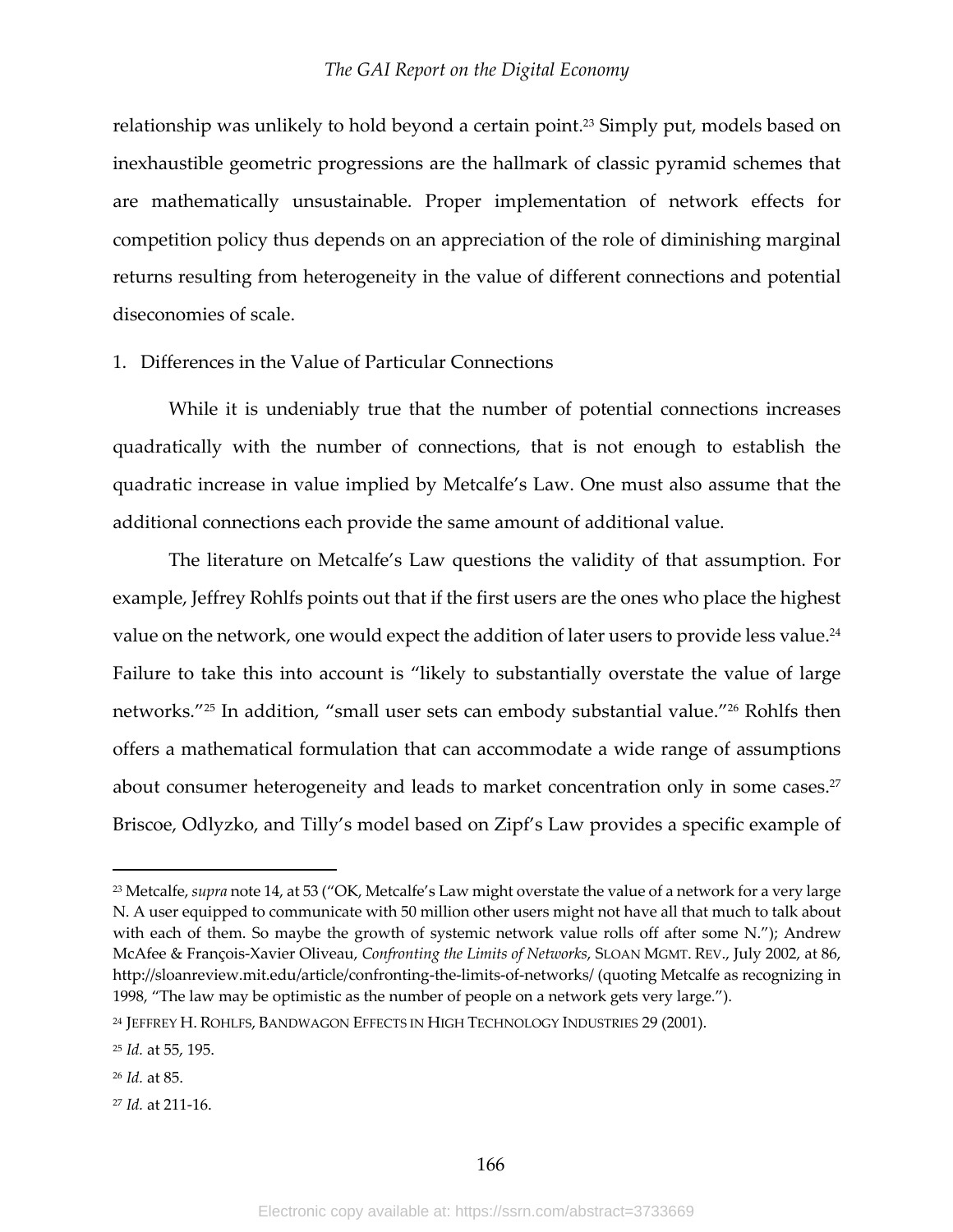this dynamic.<sup>28</sup> Network participants who place a particularly high value on a small number of users can realize most of that value simply by clustering on a single network regardless of its size.29

If so, end users may not value the total number of potential connections in the abstract as much as they value particular connections. For example, most people's Internet usage is disproportionately concentrated in a handful of locations, including their email servers, file repositories at work, banks and other financial institutions, utilities for bill payment, and preferred sources of content.<sup>30</sup> These users place a higher value on connectivity to the sites they visit the most than their ability to connect to a large number of other locations.<sup>31</sup>

Differences in the value of particular connections can make larger networks easier to displace. A new competitor need not achieve the same scale as the incumbent in order to succeed. Instead, it can successfully enter by targeting a smaller cluster of users who value each other's participation particularly highly.<sup>32</sup> For example, customers of ride sharing services care less about the size of the entire network and instead place a high value on a subset of network participants, specifically those located in the same city.<sup>33</sup> Similarly, OpenTable succeeded only after it targeted achieving a critical mass of restaurants in four cities.<sup>34</sup> These examples show how a new entrant can succeed

<sup>28</sup> Briscoe et al., *supra* note 18, at 37.

<sup>29</sup> McAfee & Oliveau, *supra* note 23, at 86.

<sup>30</sup> Christopher S. Yoo, Wickard *for the Internet?: Network Neutrality After* Verizon v. FCC, 66 FED. COMM. L.J. 415, 439 (2014).

<sup>31</sup> *Id.*

<sup>32</sup> Feng Zhu et al., *Network Interconnectivity and Entry into Platform Markets* 4–5 (Harv. Bus. Sch. Working Paper 19-062, 2019), https://www.hbs.edu/faculty/Publication%20Files/19-062\_ca94ef8a-6589-4210-a598- 90900bd772e5.pdf.

<sup>33</sup> Feng Zhu & Marco Iansiti, *Why Some Platforms Thrive and Others Don't*, HARV. BUS. REV., Jan.–Feb. 2019, at 118, 121.

<sup>34</sup> DAVID S. EVANS & RICHARD SCHMALENSEE, MATCHMAKERS: THE NEW ECONOMICS OF MULTISIDED PLATFORMS 13-14 (2016).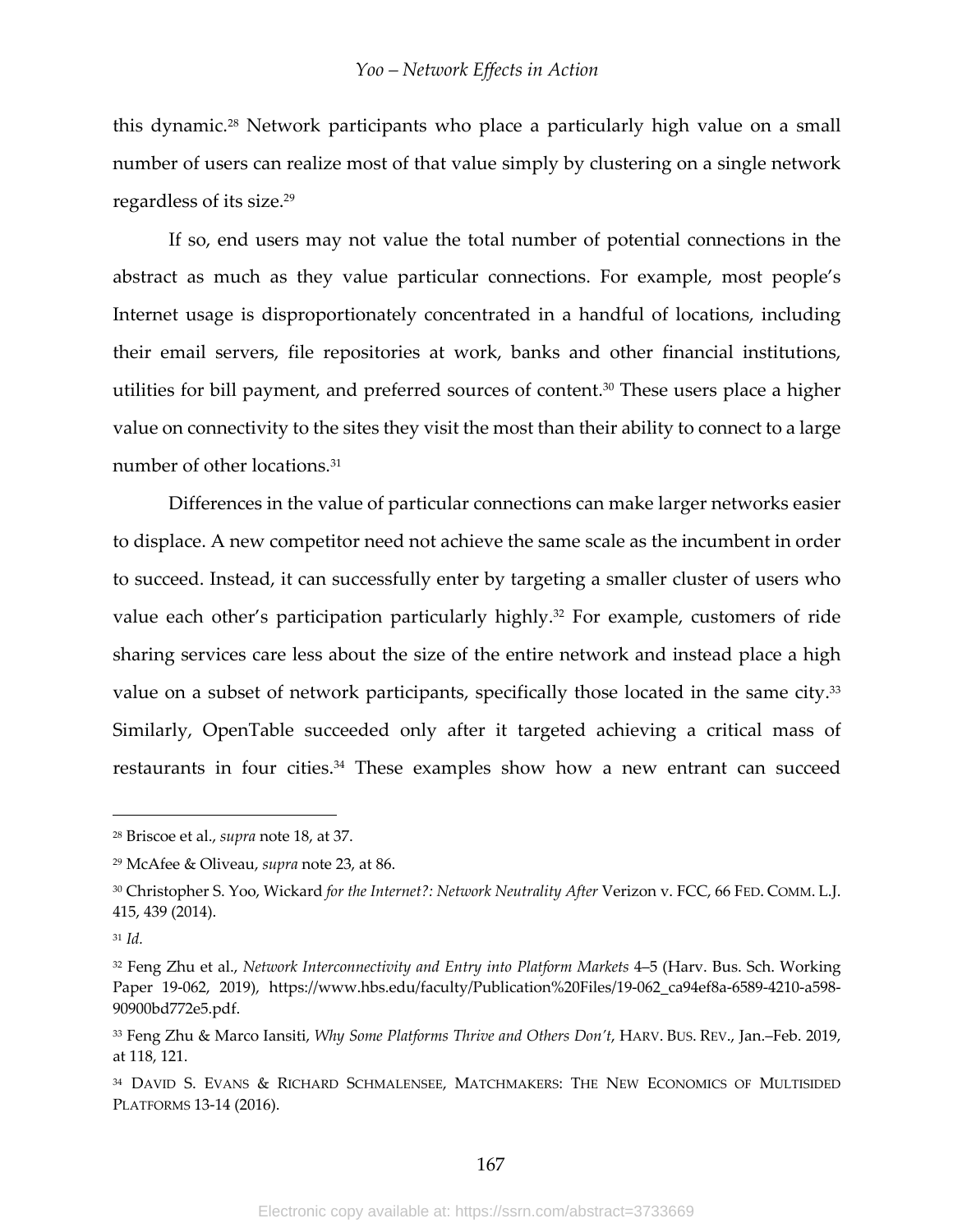notwithstanding network effects by achieving critical mass with clusters of users who value each other particularly highly.35

Perhaps the most extreme version of variations in the value of particular network connections is the phenomenon known as two-sided markets.<sup>36</sup> Two-sided markets involve a particular type of network effects in which the network consists of two different groups of participants and the value to one group is determined not by the size of the entire network, but rather by the size of the other group. Credit card networks represent a classic example of a two-sided market. They consist of two types of participants: merchants and cardholders. The value to merchants is not determined by total network size, but rather by the number of cardholders. Conversely, the networks' value to cardholders is determined by the number of merchants participating in it. Admittedly, cardholders benefit indirectly from having large numbers of other cardholders in that they encourage the participation of a greater number of merchants. But they would be just as happy if the network could attract a large number of merchants in ways that did not depend on having a large number of cardholders.

Pricing in two-sided markets depends on a wide variety of factors.<sup>37</sup> Perhaps most striking is what Jean-Charles Rochet and Jean Tirole call the "seesaw principle," in which any factor that tends to increase the profitability of one side of a two-sided market tends to lower prices on the other side, because the increased margin on the first side increases

<sup>35</sup> David S. Evans & Richard Schmalensee, *Debunking the "Network Effects" Bogeyman*, REGULATION, Winter 2017-2018, at 36, 38; Zhu & Iansiti, *supra* note 33, at 122.

<sup>36</sup> This discussion draws on work previously published as Christopher S. Yoo, *Network Neutrality, Consumers, and Innovation*, 2008 U. CHI. LEGAL F. 179, 222–27.

<sup>37</sup> David S. Evans & Richard Schmalensee, *The Industrial Organization of Markets with Two-Sided Platforms*, COMPETITION POL'Y INT'L, Spring 2007, at 11, https://www.law.berkeley.edu/wp-content /uploads/2015/04/Evans-Schmalensee-The-Industrial-Organization-of-Markets-with-Two-Sided-Platforms-2007.pdf; Jean-Charles Rochet & Jean Tirole, *Two-Sided Markets: A Progress Report*, 37 RAND J. ECON. 645, 658–61 (2006).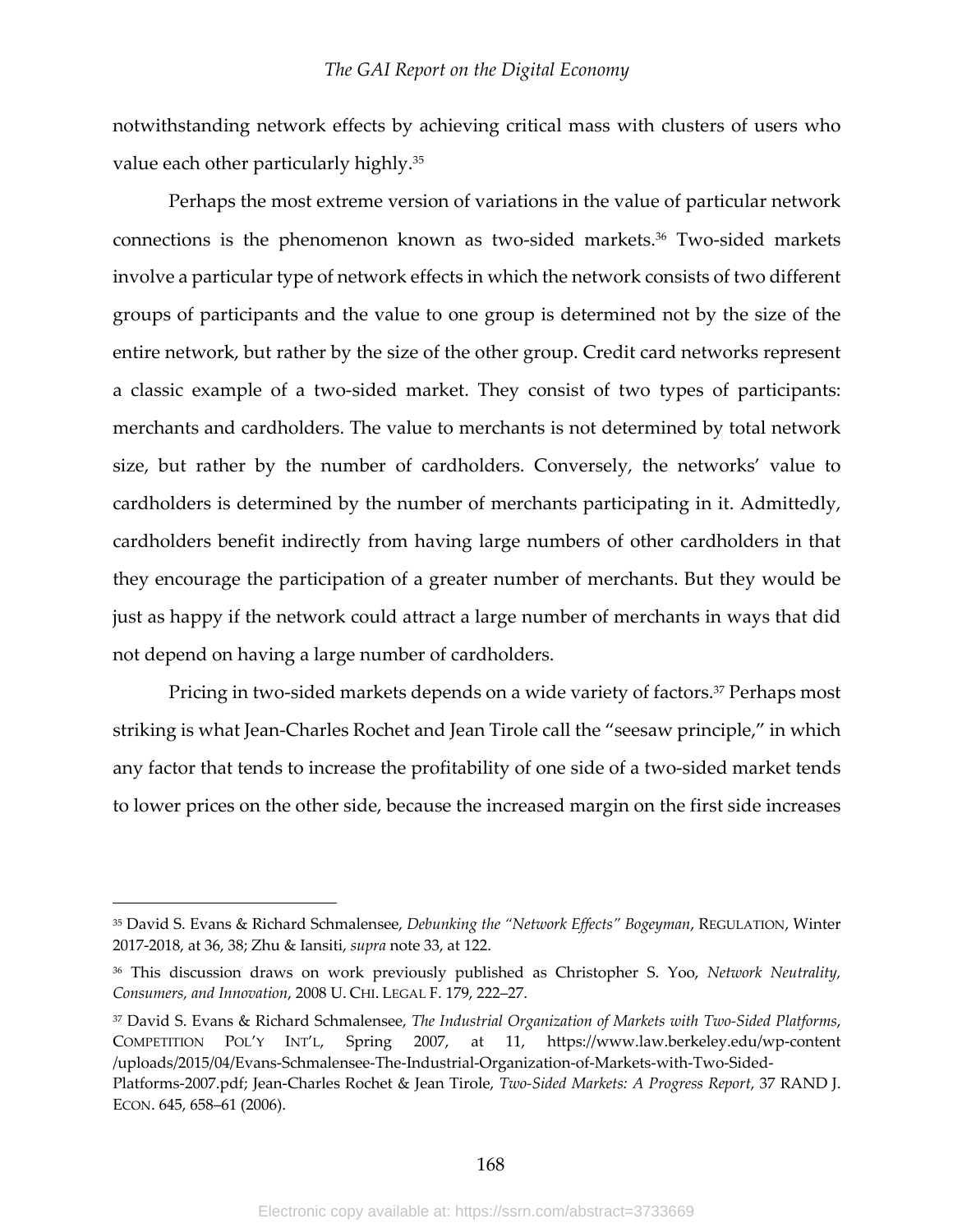the benefits of increasing participation on the second side.<sup>38</sup> Consistent with this insight, a survey of real-world examples reveals that prices on different sides of two-sided markets tend to be asymmetric, with users on one side often paying little or nothing.<sup>39</sup>

Asymmetry in the value of particular connections can dissipate the impact of network effects and allow a smaller network to survive despite disadvantages in scale. The U.S. Supreme Court's recent *Amex* decision<sup>40</sup> provides a useful example: American Express was able to capture more than one quarter of the market for credit card transactions even though it had enrolled 88% fewer cardholders and roughly 30% fewer merchants than had Visa and MasterCard. Rather than compete for the entire market, American Express was able to compensate for its smaller scale by providing higher value services designed to appeal to a subset of the overall population, specifically higher value cardholders.41

These examples underscore how differences in the value of particular connections can allow firms to enter and survive in markets with network effects notwithstanding their smaller network size. In so doing, they illustrate that the mere presence of network effects does not necessarily give the largest firm a decisive competitive advantage. The clear implication is that any anticompetitive effects stemming from network effects must be based on evidence in particular cases and not simply asserted.

2. Other Ways Network Size Affects Value

The approach to theorizing about network effects discussed above implicitly presumes that network value is strictly increasing in the number of connections and differ only regarding the rate of increase. Any such model assumes away the existence of factors

<sup>38</sup> *Id.* at 659.

<sup>39</sup> Jean-Charles Rochet & Jean Tirole, *Platform Competition in Two-Sided Markets*, 1 J. EUR. ECON. ASS'N 990, 1013-17 (2003).

<sup>40</sup> Ohio v. Am. Express Co., 138 S. Ct. 2274 (2018).

<sup>41</sup> *Id.* at 2282, 2288.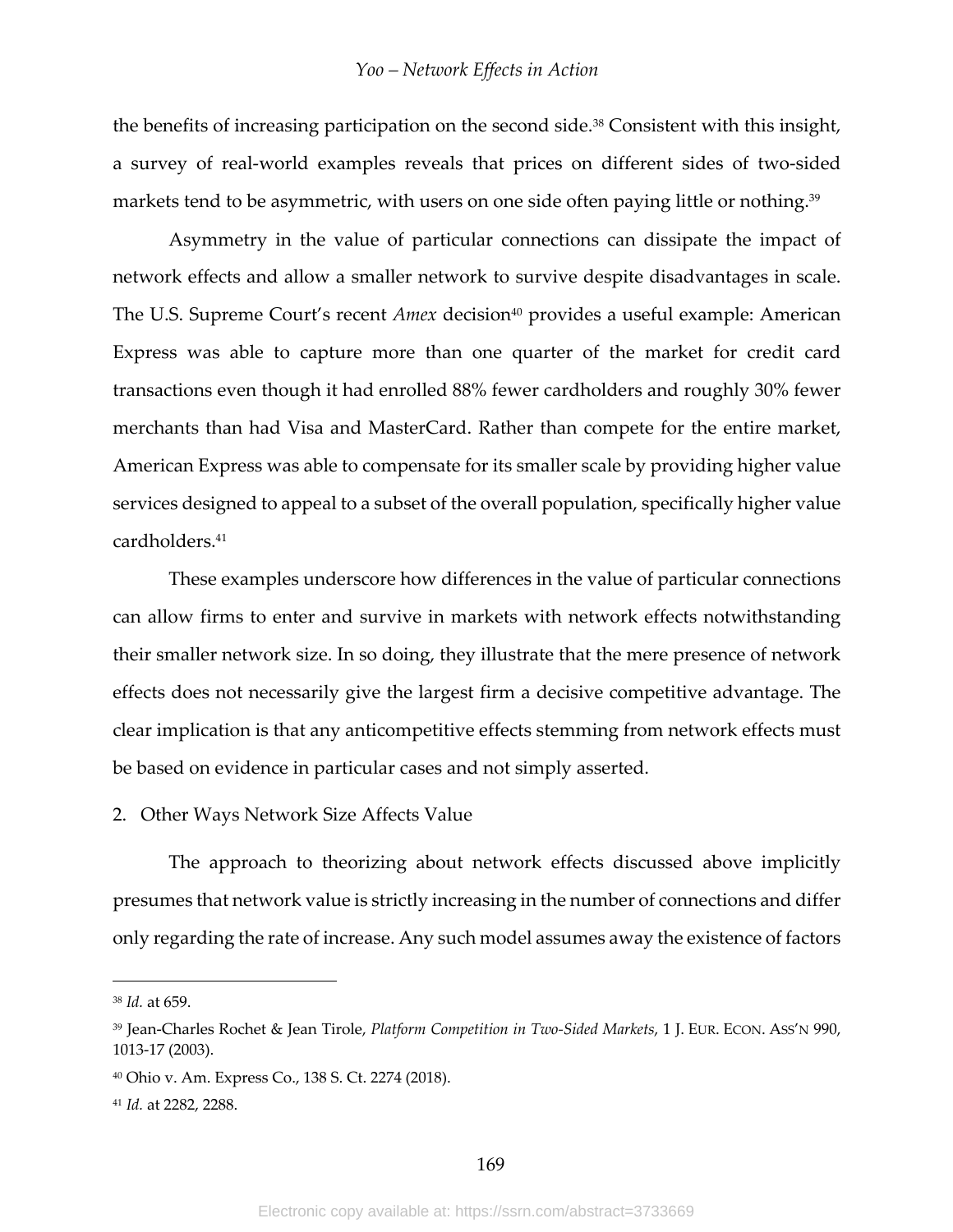that can create diseconomies of scale.

The literature has pointed out the possibility of countervailing considerations. For example, several phenomena can cause network value to decrease with scale, including saturation, cacophony, clustering, and search costs.<sup>42</sup> Other relevant factors may include limits on time and capacity, $43$  as well as frictional effects and trust costs. $44$ 

Presuming inexhaustible returns to scale is arguably both unrealistic and risks making market failure more an artifact of the model than reality. Metcalfe himself emphasizes that his point was to underscore the importance of establishing a critical mass, not to prove inexhaustible returns to network size, and that Zipf's Law also results in inexhaustible returns to scale.45 The assumptions that all connections have equal value and diseconomies of scale do not exist have the effect of positing inexhaustible benefits to network size that make the bias towards concentration drive the results of these models more than any aspect of actual markets.46

## *C. The Empirical Literature*

These critiques underscore the point that simply assuming that all connections contribute equal value represents a potentially fundamental flaw. Empirical studies indicate that people do not value all connections equally. For example, in traditional telephone service, people tend to make frequent calls to a small group of people.<sup>47</sup> The

<sup>42</sup> McAfee & Oliveau, *supra* note 23, at 86.

<sup>43</sup> *See* Weinman, *supra* note 20, at 20.

<sup>44</sup> Samuel M. Smith, *Meta-Platforms and Cooperative Network-of-Network Effects*, SELFRULE (Mar. 25, 2019), https://medium.com/selfrule/meta-platforms-and-cooperative-network-of-networks-effects-6e61eb15c586; Simeon Simeonov, *Metcalfe's Law: More Misunderstood than Wrong?*, HIGHCONTRAST (July 26, 2006), http://blog.simeonov.com/2006/07/26/metcalfes-law-more-misunderstood-than-wrong/.

<sup>45</sup> Metcalfe¸ *supra* note 12, at 29; Bob Metcalfe, *Metcalfe's Law Recurses Down the Long Tail of Social Networking*, VCMIKE'S BLOG (Aug. 18, 2006), https://vcmike.wordpress.com/2006/08/18/metcalfe-social-networks/.

<sup>46</sup> S.J. Liebowitz & Stephen E. Margolis, *Are Network Externalities a New Source of Market Failure?*, 17 RES. LAW & ECON. 1, 14-15 (1995).

<sup>47</sup> Douglas Galbi, *Telephone Social Networks*, PURPLE MOTES (Nov. 29, 2009), http://purplemotes .net/2009/11/29/telephone-social-networks/ (empirically concluding that the average American calls only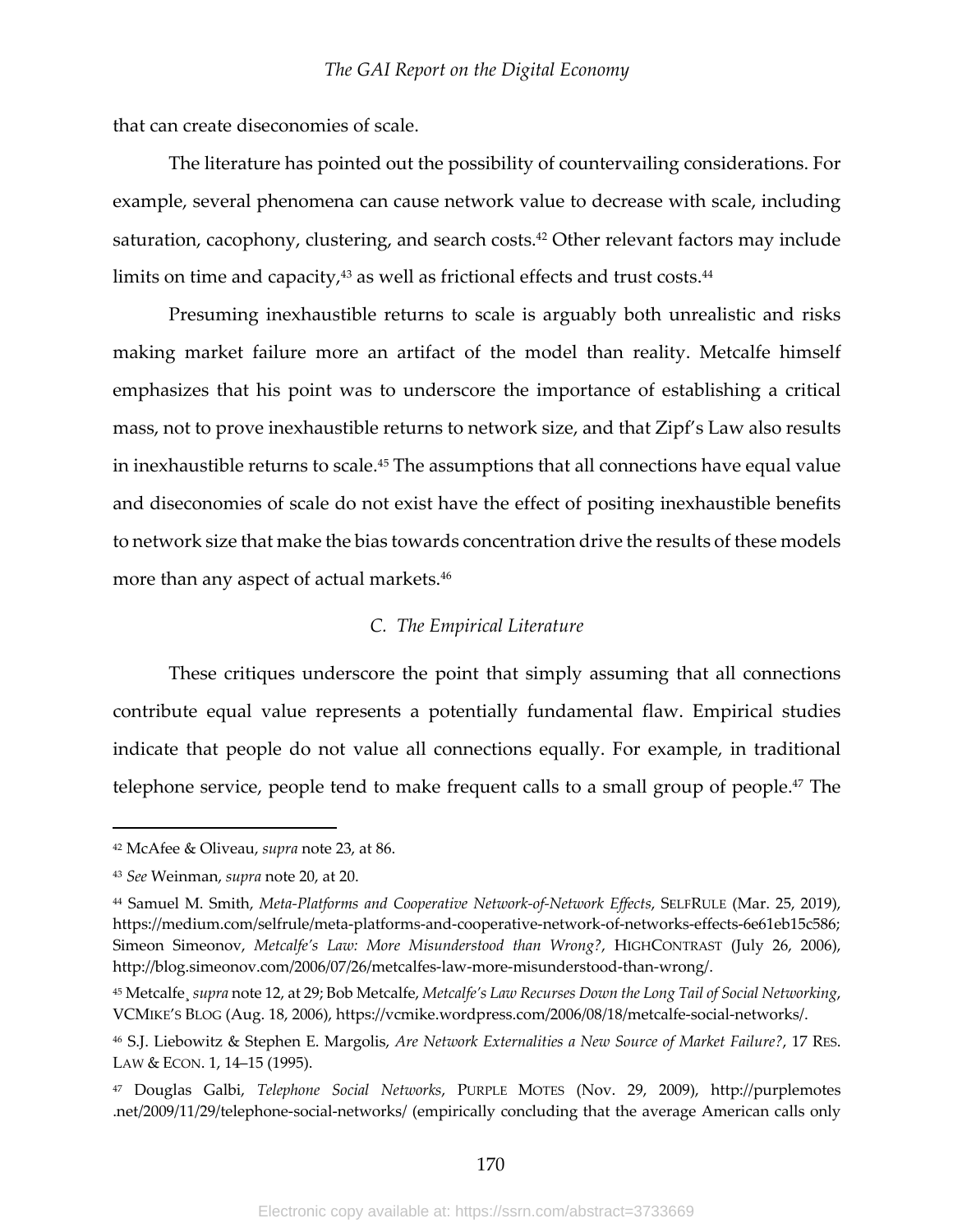same appears to be true for Internet-based communications, as shown by studies indicating that the average Facebook user actively exchanges personal messages with no more four people per week and six people per month.<sup>48</sup> Furthermore, the fact that the average Facebook user has 150 friends is consistent with Dunbar's number, which suggests that the human brain can maintain no more than 150 close relationships at any one time.49

The debate over the relative merits of Metcalfe's and Zipf's Law has led to the first attempts to validate those principles empirically. Metcalfe himself kicked off this line of research by presenting an empirical analysis based on Facebook data finding that value growth more resembled Metcalfe's Law than  $\mathbb{Zipf}'s$  Law,<sup>50</sup> a result that other scholars subsequently confirmed.<sup>51</sup> Another empirical study found that seven user capabilities followed Metcalfe's Law, while two others followed Zipf's.<sup>52</sup> A subsequent analysis disputed that finding once four correcting factors are taken into account.53 Still another regression analysis of the market value of thirty-eight public firms suggested that Zipf's Law performs better than Metcalfe's.<sup>54</sup>

five people more than once in a given month).

<sup>48</sup> PAUL ADAMS,GROUPED: HOW SMALL GROUPS OF FRIENDS ARE THE KEY TO INFLUENCE ON THE WEB 23 (2012).

<sup>49</sup> R.I.M. Dunbar, *Coevolution of Neocortex Size, Group Size and Language in Humans*, 16 BEHAV. & BRAIN SCI. 681, 685-87 (1993).

<sup>50</sup> Metcalfe, *supra* note 12, at 30.

<sup>51</sup> Xing-Zhou Zhang, Jing-Jie Liu, & Zhi-Wei Xu, *Tencent and Facebook Data Validate Metcalfe's Law*, 30 J. COMPUTER SCI. & TECH. 246 (2015); Leo Van Hove, *Metcalfe's Law and Network Quality: An Extension of Zhang* et al., 31 J. COMPUTER SCI. & TECH. 117 (2016) (confirming this result when controlling for changes in network quality over time). Interestingly, the Zhang et al. study found that the costs reported in Facebook's and Tencent's financial reports grew quadratically with network size instead of linearly as Metcalfe hypothesized, although the authors simply reported this empirical finding without offering any explanation for it. Zhang et al., *supra* note 51, at 247, 248–49, 250. The surprising nature of this finding calls for further investigation.

<sup>52</sup> António Madureira et al., *Empirical Validation of Metcalfe's Law: How Internet Usage Patterns Have Changed Over Time*, 25 INFO. ECON. & POL'Y 246 (2013).

<sup>53</sup> Leo Van Hove, *Testing Metcalfe's Law: Pitfalls and Possibilities*, 37 INFO. ECON. & POL'Y 67 (2016).

<sup>54</sup> Zhou & Marshall van Alstyne, *Platform Value and Network Effects* 14–15 (2019) (unpublished manuscript),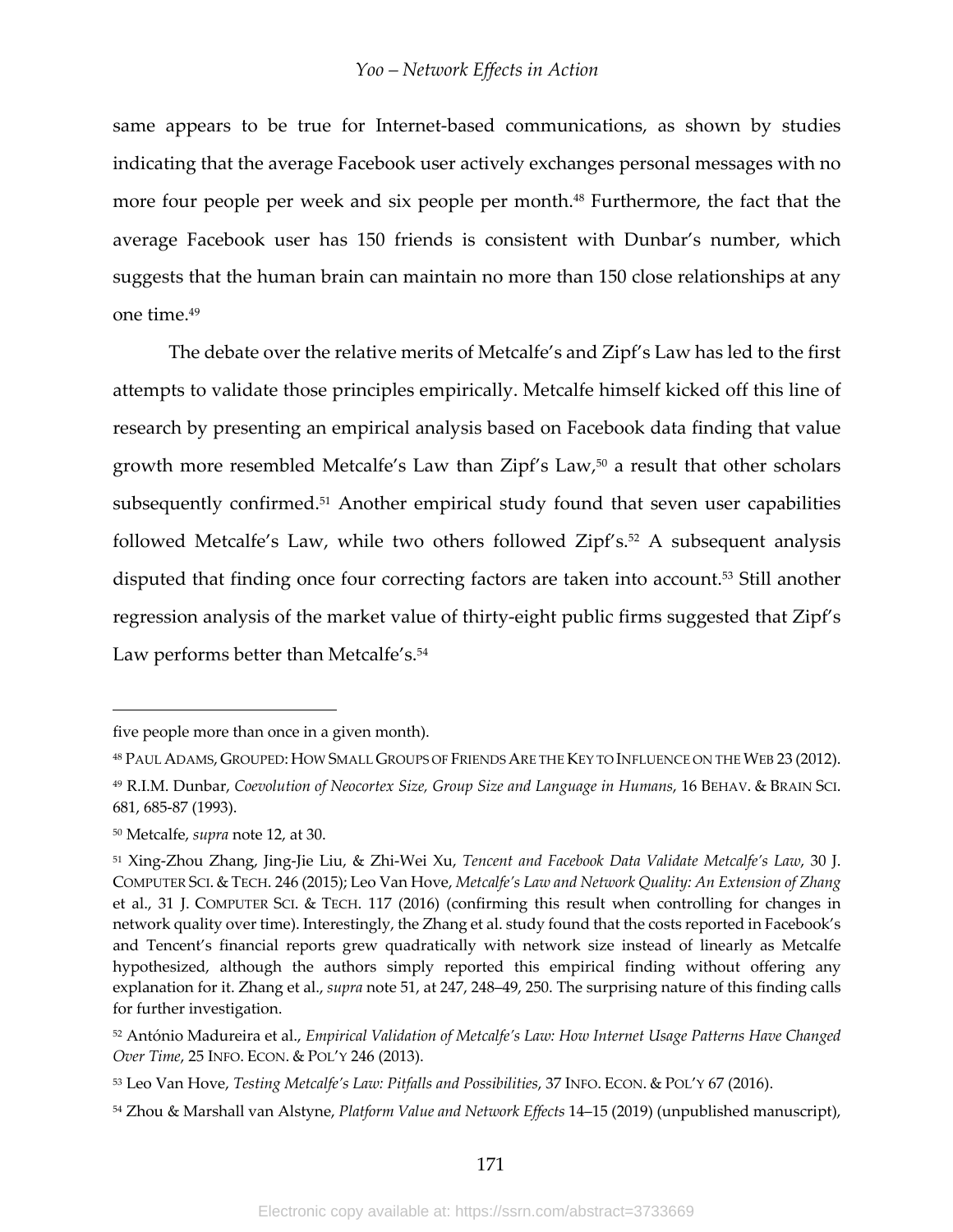The nascent state of the empirical literature and the theoretical connection between the type of business model (advertising and Sarnoff's Law, pairwise communication and Metcalfe's Law, and group-forming networks and Reed's Law) underscore the dangers of simply presuming network effects lead to concentrated markets. This is consistent with modern competition policy's insistence that adverse economic effects must be demonstrated instead of simply being asserted.

## II. THE THEORETICAL AMBIGUITY OF NETWORK EXTERNALITIES

Many of the concerns raised by network effects focus on the theoretical possibility of *network externalities*. <sup>55</sup> Proponents of this viewpoint suggest that network users' inability to appropriate all of the benefits generated by their decision to join a new network represents a positive externality that will cause them not to adopt the network even when doing so would be socially beneficial. These theorists also suggest that network externalities can turn network incompatibility into a competitive weapon. Network effects gives users forced to choose among incompatible networks strong incentives to flock to the largest network. This can create a positive feedback loop that confers competitive advantages to first movers and large players.<sup>56</sup>

In addition, other scholars argue that network externalities can cause a related market failure known as technology lock-in, in which markets adhere to previous technology commitments notwithstanding the arrival of new, more efficient network technologies. If users cannot capture all of the benefits created by their decision to adopt a new technology, they may refrain from making a technological change even when

http://questromworld.bu.edu/platformstrategy/files/2019/07/PlatStrat2019\_paper\_44.pdf.

<sup>55</sup> This discussion draws on work previously published as Christopher S. Yoo, *Vertical Integration and Media Regulation in the New Economy*, 19 YALE J. ON REG. 171, 278–85 (2002); and Spulber & Yoo, *supra* note 10, at 921–31.

<sup>56</sup> Joseph Farrell & Garth Saloner, *Installed Base and Compatibility: Innovation, Product Preannouncements, and Predation*, 76 AM. ECON. REV. 940 (1986); Michael L. Katz & Carl Shapiro, *Systems Competition and Network Effects*, 8 J. ECON. PERSP. 93, 94–95, 105–06 (1994).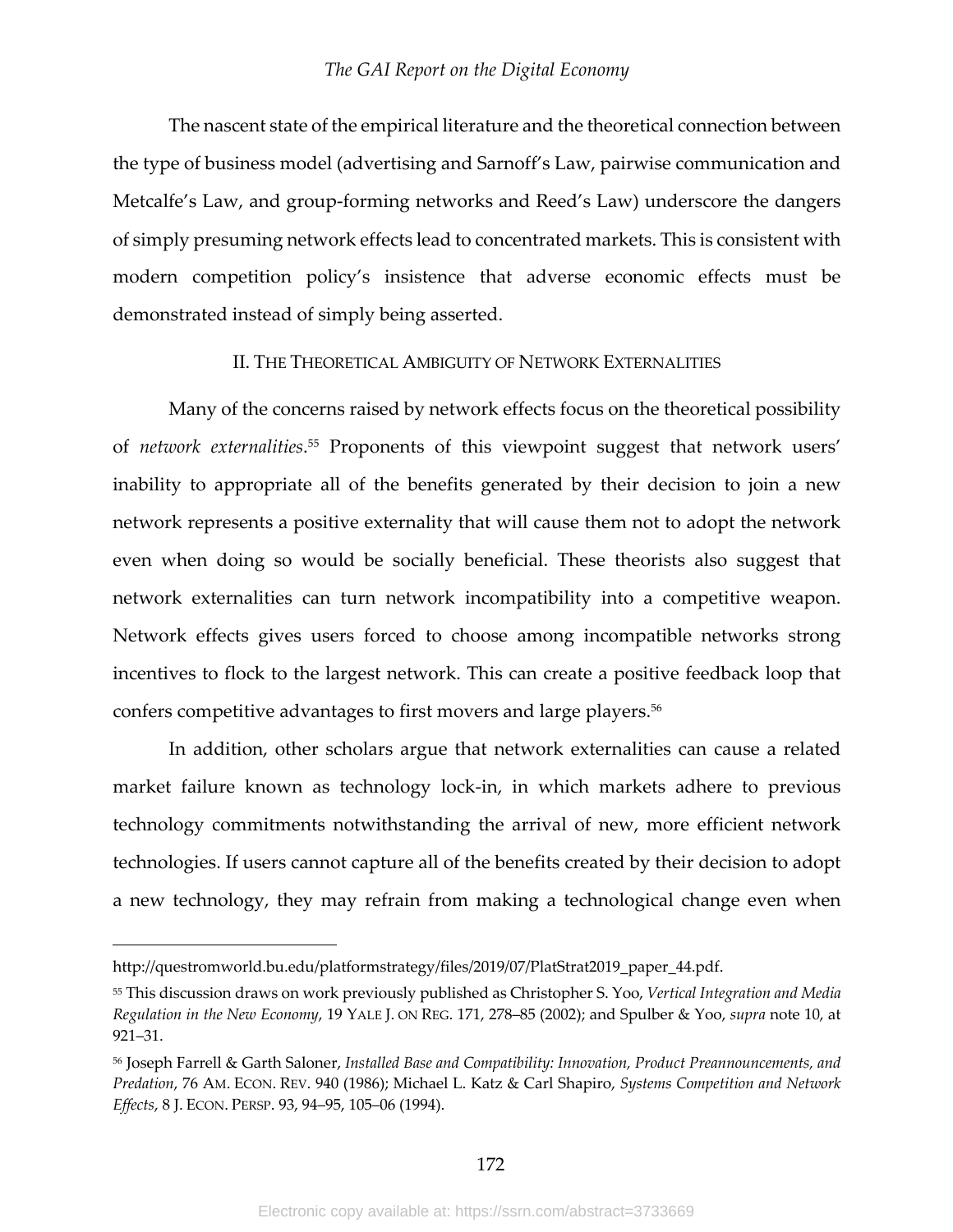doing so would increase total welfare.<sup>57</sup> These interpretations suggest that network industries may be uniquely susceptible to market failures.

A close examination of the foundational literature on network effects reveals that reducing network externalities to the harms to innovation associated with these phenomena is far too simplistic. As Joseph Farrell and Garth Saloner point out in their seminal work, a consumer's decision to join a new network actually gives rise to not one, but two distinct and countervailing externalities. On the one hand, it enhances the value of the network that the user is joining. As noted earlier, the inability to capture all of the benefits created by his or her adoption decision may make the market reluctant to adopt a new technology, even when doing so is in society's best interest. This can cause markets to become locked in to obsolete technologies, a phenomenon that Farrell and Saloner refer to as "excess inertia."58

At the same time, the adoption of a new technology also gives rise to a countervailing negative externality that may produce precisely the opposite effect. This is because any decision to adopt a new technology simultaneously lowers the value of the old network by reducing the number of people using it. Just as individuals switching networks do not internalize the increase in value they confer on participants in the new network, they also do not fully internalize the costs they impose on participants in the old network. If the negative externalities exceed the positive externalities, an individual would be willing to adopt a new network even when the net costs to society exceed the net benefits, a situation variously called "excess momentum" or "insufficient friction."59 Indeed, under network effects, the departure of a few network participants can touch off

<sup>57</sup> Farrell & Saloner, *supra* note 56, at 941; Katz & Shapiro, *supra* note 56, at 100.

<sup>58</sup> Farrell & Saloner, *supra* note 56, at 941–42*.*

<sup>59</sup> *Compare id.* at 942 (defining "excess momentum" as "the inefficient adoption of a new technology"), *with* Michael L. Katz & Carl Shapiro, *Product Introduction with Network Externalities*, 40 J. INDUS. ECON. 55, 73 (1992) (defining "insufficient friction" as "a bias towards new technology").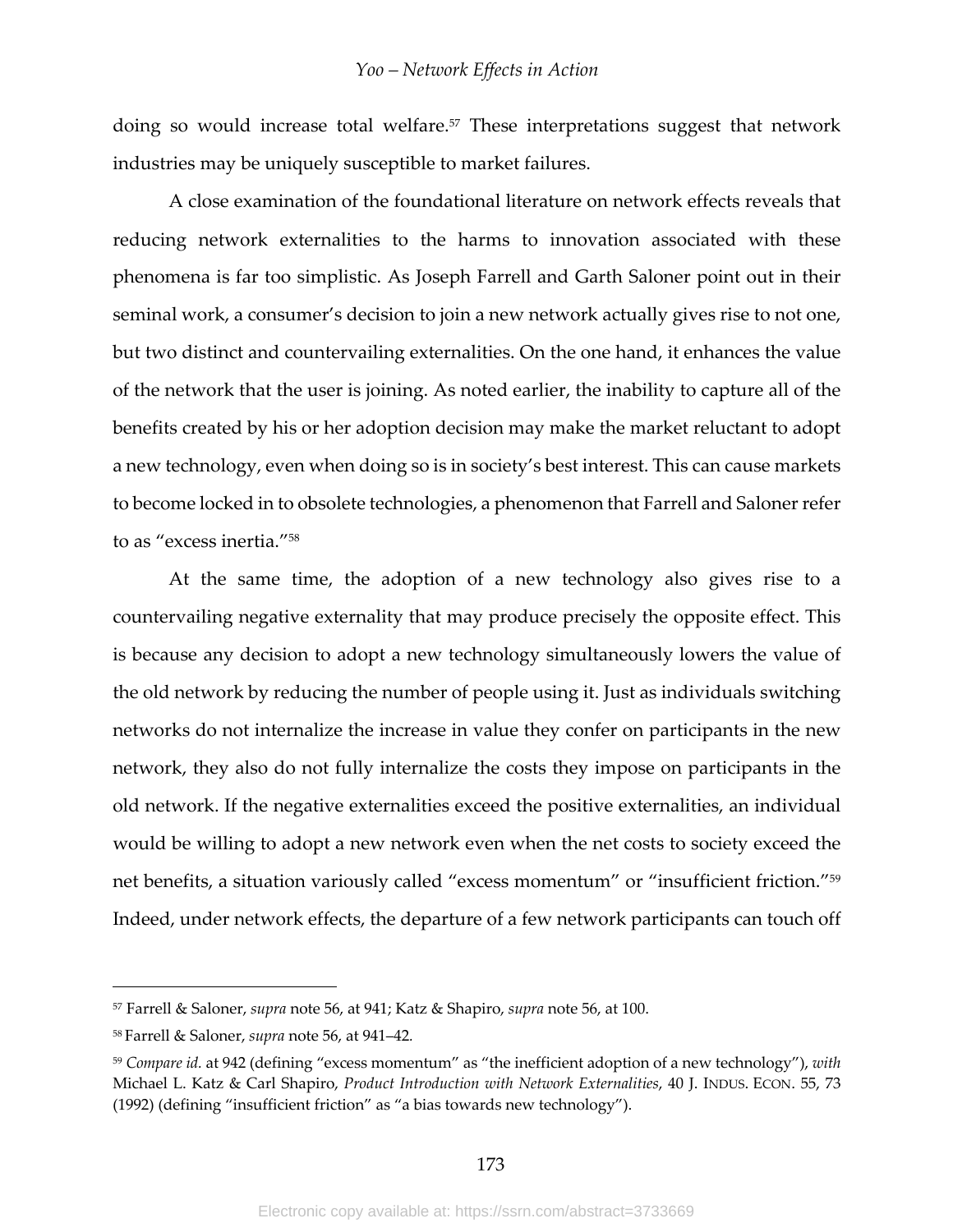a negative feedback cycle that accelerates a network's decline.

The early literature on network effects has largely overlooked the potential for network externalities to accelerate the decline of incumbents. The history of the digital industry is littered with former market leaders such as America Online, MSN Messenger, Friendster, Myspace, and Orkut that experienced the negative side of network effects.<sup>60</sup>

It is thus theoretically possible that the presence of network economic effects may make markets tend to displace networks more easily or less easily than is socially optimal. The overall effect is largely determined by which of the two opposing externalities dominates the other. This means that network effects cannot simply be invoked as inevitably leading to winner-take-all markets or first-mover advantages that restrict competition. Instead, any market power enjoyed by large networks is properly regarded as an empirical question that must be shown in individual cases instead of simply being asserted.

## III. THE DEPENDENCE ON STRUCTURAL FACTORS

Both the literature around Metcalfe's Law and the seminal articles on network effects illustrate that the net impact of network effects is ambiguous as a theoretical matter. In addition, a close examination of the literature reveals that any anticompetitive effects depend on the presence or absence of certain structural factors. The dependence of network effects models on these structural preconditions provide a further reason for rejecting attempts to equate the mere presence of network effects with market failure.

## *A. Market Structure*

Because so much of the literature on network economic effects focuses on the potentially anticompetitive consequences of tipping and lock-in, it is often overlooked that the primary effect of network economic effects is to provide powerful incentives to

<sup>60</sup> Evans & Schmalensee, *supra* note 35, at 38.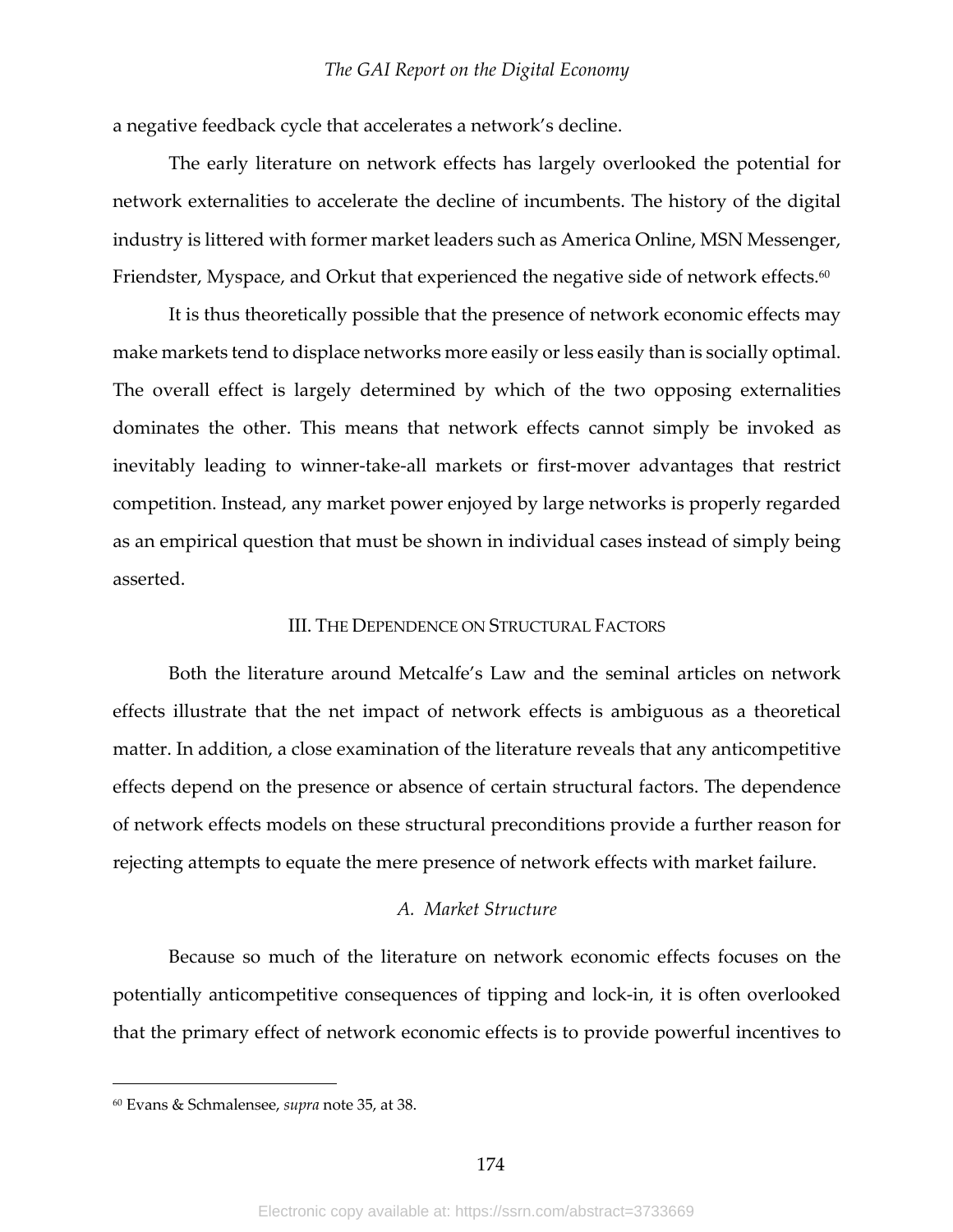interconnect.<sup>61</sup> The formal economic models that show how network effects can create market failure depend on the assumption that the relevant markets are either dominated by a single firm or are highly concentrated.<sup>62</sup> In the absence of such market structures, the primary impact of network economic effects is to provide powerful incentives for network owners to make their network compatible and interconnect with one another.<sup>63</sup>

For example, in a market in which five equally sized players are part of a compatible network, any player that opted for incompatibility would put itself at a tremendous competitive disadvantage.<sup>64</sup> In the absence of market concentration, a firm cannot plausibly use its interconnection policies to harm competition.

This conclusion is reflected in the FCC's policy toward wireless-to-wireless interconnection, in which the FCC declined to intervene because in the absence of a dominant player, competition already provides wireless providers with sufficient incentives to interconnect.<sup>65</sup> The FCC took a similar position with respect to backbone interconnection when approving the Verizon-MCI and SBC-AT&T mergers, concluding that "[s]o long as there is 'rough equality' among backbone providers, each has an

<sup>61</sup> This discussion draws on work previously published as Daniel F. Spulber & Christopher S. Yoo, *Mandating Access to Telecom and the Internet: The Hidden Side of* Trinko, 107 COLUM. L. REV. 1822, 1889–96 (2007).

<sup>62</sup> Stanley M. Besen & Joseph Farrell, *Choosing How to Compete: Strategies and Tactics in Standardization*, 8 J. ECON. PERSP. 117, 119–29 (1994); Jacques Crémer, Patrick Rey & Jean Tirole, *Connectivity in the Commercial Internet*, 48 J. INDUS. ECON. 433, 444 (2000); Katz & Shapiro, *supra* note 11, at 839–40; Rohlfs, *supra* note 2, at 32.

<sup>63</sup> Katz & Shapiro, *supra* note 56, at 109.

<sup>64</sup> Gerald R. Faulhaber, *Bottlenecks and Bandwagons: Access Policy in the New Telecommunications*, *in* 2 HANDBOOK OF TELECOMMUNICATIONS ECONOMICS 487, 501–02 (Sumit K. Majumdar et al. eds., 2005); *see also* Nicholas Economides, *The Economics of the Internet Backbone*, *in* 2 HANDBOOK OF TELECOMMUNICATIONS ECONOMICS, *supra* note 64, at 373, 390 (recognizing that network economic effects give firms strong incentives to interconnect); Katz & Shapiro, *supra* note 3, at 429 (noting that "[a]s the number of firms becomes increasingly large," equilibrium in which all firms interconnect converges to perfectly competitive equilibrium); Katz & Shapiro, *supra* note 56, at 105 (noting that "[i]n markets with network effects, there is natural tendency toward de facto standardization . . .").

<sup>65</sup> Interconnection & Resale Obligations Pertaining to Commercial Mobile Radio Services, Fourth Report and Order, 15 FCC Rcd. 13523, 13534 ¶ 28 (2000).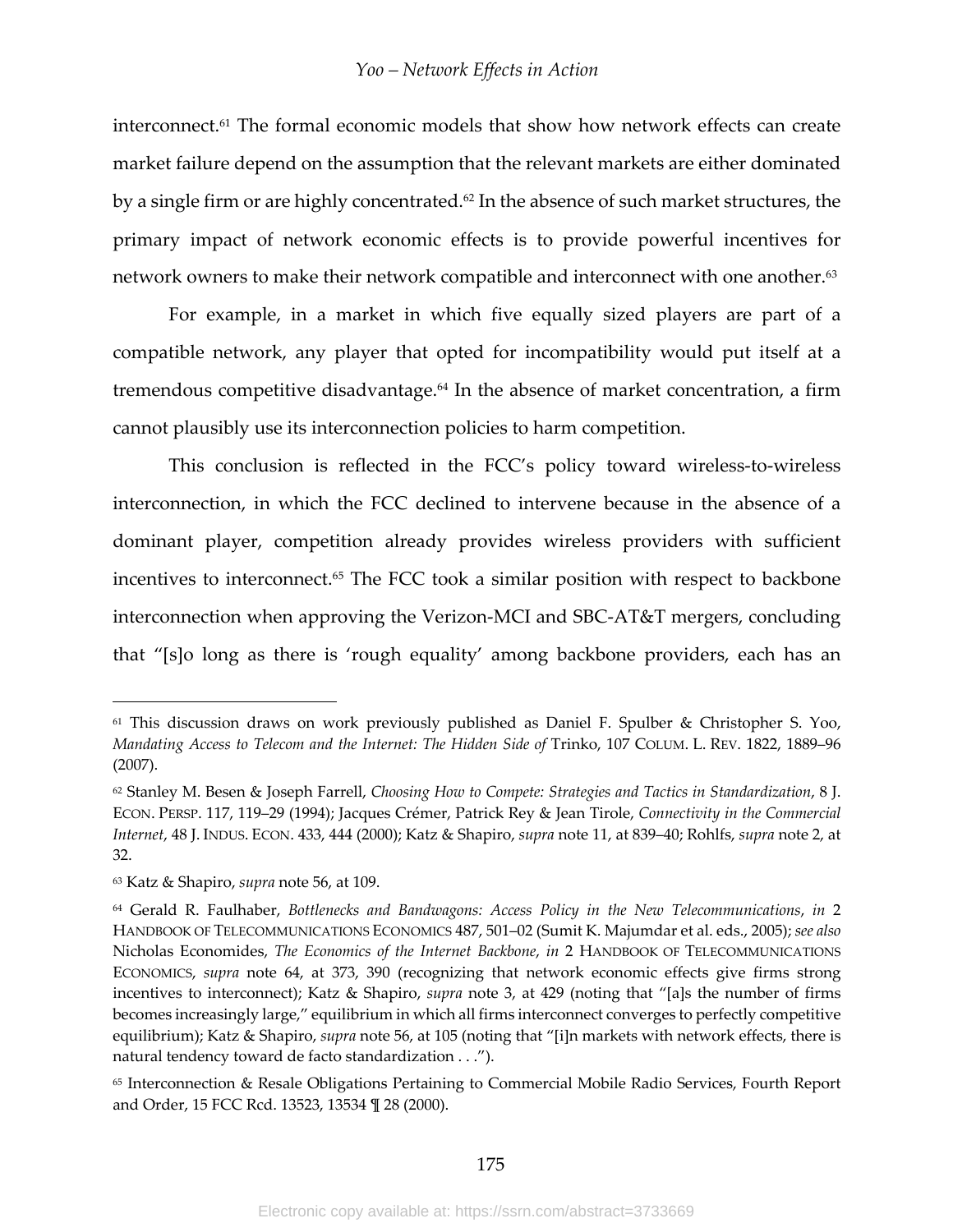incentive to peer with the others to provide universal connectivity to the Internet."<sup>66</sup> It reiterated this position when approving AT&T's acquisition of BellSouth.<sup>67</sup> Conversely, in approving WorldCom's acquisition of MCI, the FCC was concerned that the merged company would have a sufficiently dominant market share to harm competition in the backbone market. Consequently, the FCC made divestiture of MCI's backbone business a condition to its approval of the merger. At the same time, the FCC declined to mandate interconnection as a separate merger condition. The divestiture of MCI's backbone business ensured that the market would remain sufficiently competitive to make direct regulation of interconnection unnecessary.68

The theoretical literature does identify one scenario in which participants in a market without a dominant player may nonetheless refuse to interconnect. If the market consists of two players of equal size, they may reject compatibility and instead engage in a race for the market. Interestingly, though, this type of competition does not necessarily lead to the delays in technology adoption and supracompetitive returns associated with refusals to interconnect by dominant firms.<sup>69</sup> It also has the virtue of promoting the rapid buildout of new network technologies and yields substantial consumer benefits while the race is ongoing.<sup>70</sup>

<sup>66</sup> Verizon Communications, Inc. and MCI, Inc. Applications for Approval of Transfer of Control, Memorandum Opinion and Order, 20 FCC Rcd. 18433, 18496 ¶ 118 (2005); SBC Communications, Inc. and AT&T Corp. Applications for Approval of Transfer of Control, Memorandum Opinion and Order, 20 FCC Rcd. 18290, 18354 ¶ 117 (2005).

<sup>67</sup> AT&T Inc. and BellSouth Corp. Application for Transfer of Control, Memorandum Opinion and Order, 22 FCC Rcd. 5662, 5731 ¶ 129, 5734-36 ¶¶ 140–144 (2007).

<sup>68</sup> Application of WorldCom, Inc. and MCI Communications Corp. for Transfer of Control of MCI Communications Corp. to WorldCom, Inc., Memorandum Opinion and Order, 13 FCC Rcd. 18025, 18108– 11 ¶¶ 150-151, 18115 ¶ 155 (1998).

<sup>69</sup> Besen & Farrell, *supra* note 62, at 119-20, 122–24 (noting how competition between incompatible networks can accelerate as well as delay market growth, may dissipate any supracompetitive returns, and may lead to penetration pricing and long-term commitments to lower prices)

<sup>70</sup> Thomas W. Hazlett, *Private Monopoly and the Public Interest: An Economic Analysis of the Cable Television Franchise*, 134 U. PA. L. REV. 1335, 1351–55 (1986).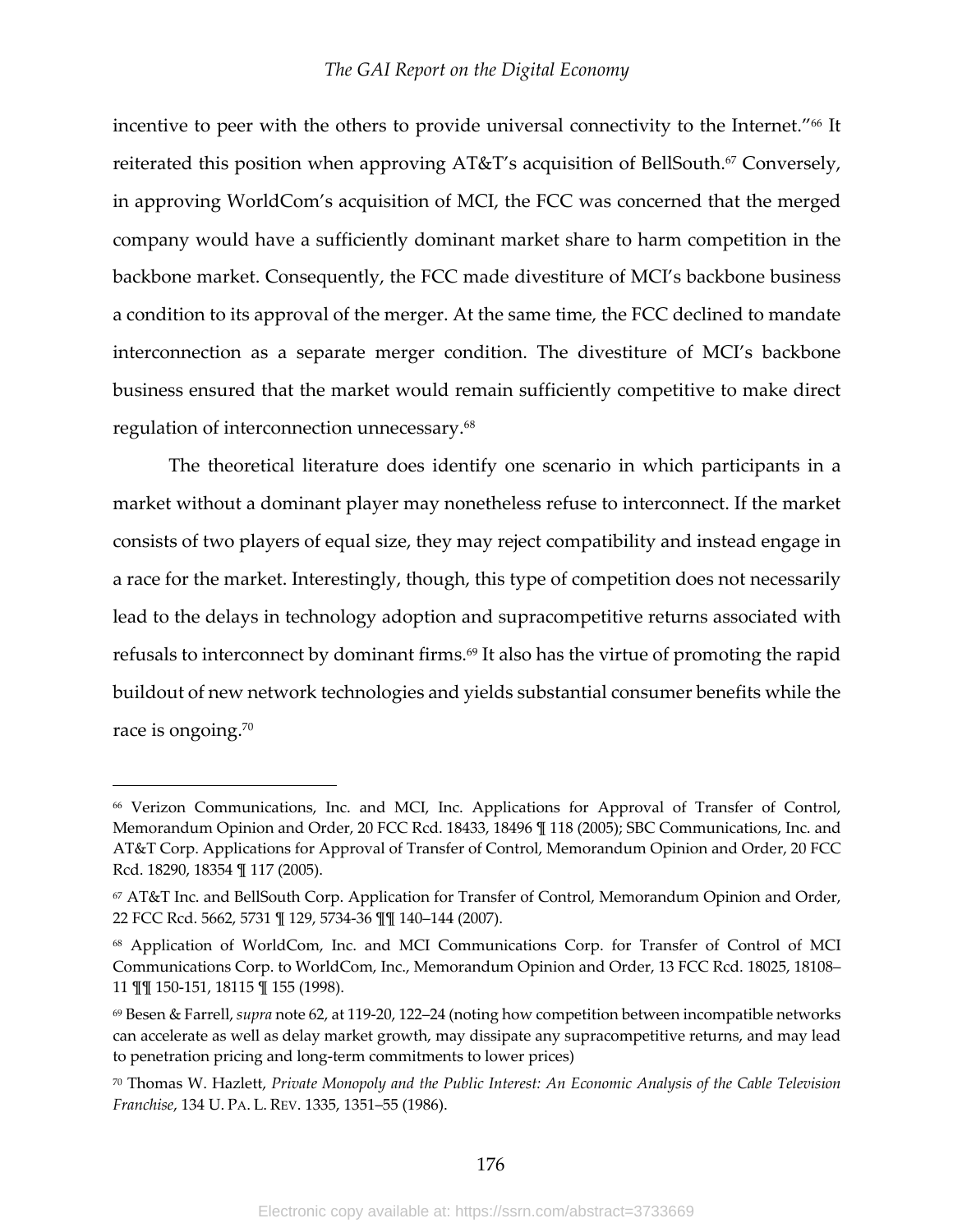Indeed, this appears to be what was occurring between 1893 and 1907, when the Bell System and the independent telephone systems engaged in what amounted to a race for the market by investing heavily in providing service to the smaller cities, suburbs, and rural areas that the Bell System's focus on long distance commercial traffic had caused it to bypass.<sup>71</sup> This competition emerged even though patent protection allowed the Bell System to enjoy a large initial lead.

Even if one large firm emerges, smaller groups can compensate by cooperating to form a network of equal or larger size. Customers that are reluctant to leave themselves vulnerable to being exploited by an emerging monopolist have additional reasons to adopt the network supported by the consortium.<sup>72</sup> Many scholars believe that this dynamic played a key role in the battle between Betamax and VHS to become the standard for video cassette recorders. What is sometimes forgotten is that Betamax launched first and was able to capture a large in initial lead. The simplistic vision of network effects would conclude that the larger size of its network would create a competitive advantage that later standards could not match. JVC countered by using licensing to recruit a large consortium of equipment manufacturers willing to support VHS.73 In this way, smaller players can cooperate to counterbalance disadvantages in size.

This dynamic also puts the lie to the oft-asserted claim that network effects allowed the Bell System to drive its competitors out of business simply by refusing to interconnect with them.74 A close analysis of the market conditions renders this

<sup>71</sup> MILTON L. MUELLER, JR., UNIVERSAL SERVICE 39–42, 55–60, 70–71, 74–75 (1997); Richard Gabel, *The Early Competitive Era in Telephone Communications, 1893-1920*, 34 LAW & CONTEMP. PROBS. 340, 344–45 (1969).

<sup>72</sup> Smith, *supra* note 44.

<sup>73</sup> Michael A. Cusumano, Yiorgis Mylonadis, & Richard S. Rosenbloom, *Strategic Maneuvering and Mass-Market Dynamics: The Triumph of VHS over Beta*, 66 BUS. HIST. REV. 51, 72–76 (1992); Masaaki Kotabe, Arvind Sahay, & Preet S. Aulakh, *Emerging Role of Technology Licensing in the Development of Global Product Strategy: Conceptual Framework and Research Propositions*, 69 J. MARKETING 73, 77 (1996).

<sup>74</sup> *See, e.g.*, Mark A. Lemley, *Antitrust and the Internet Standardization Problem*, 28 CONN. L. REV. 1041, 1046 n.19 (1996) (arguing that refusing to interconnect with its smaller rivals allowed the Bell System to acquire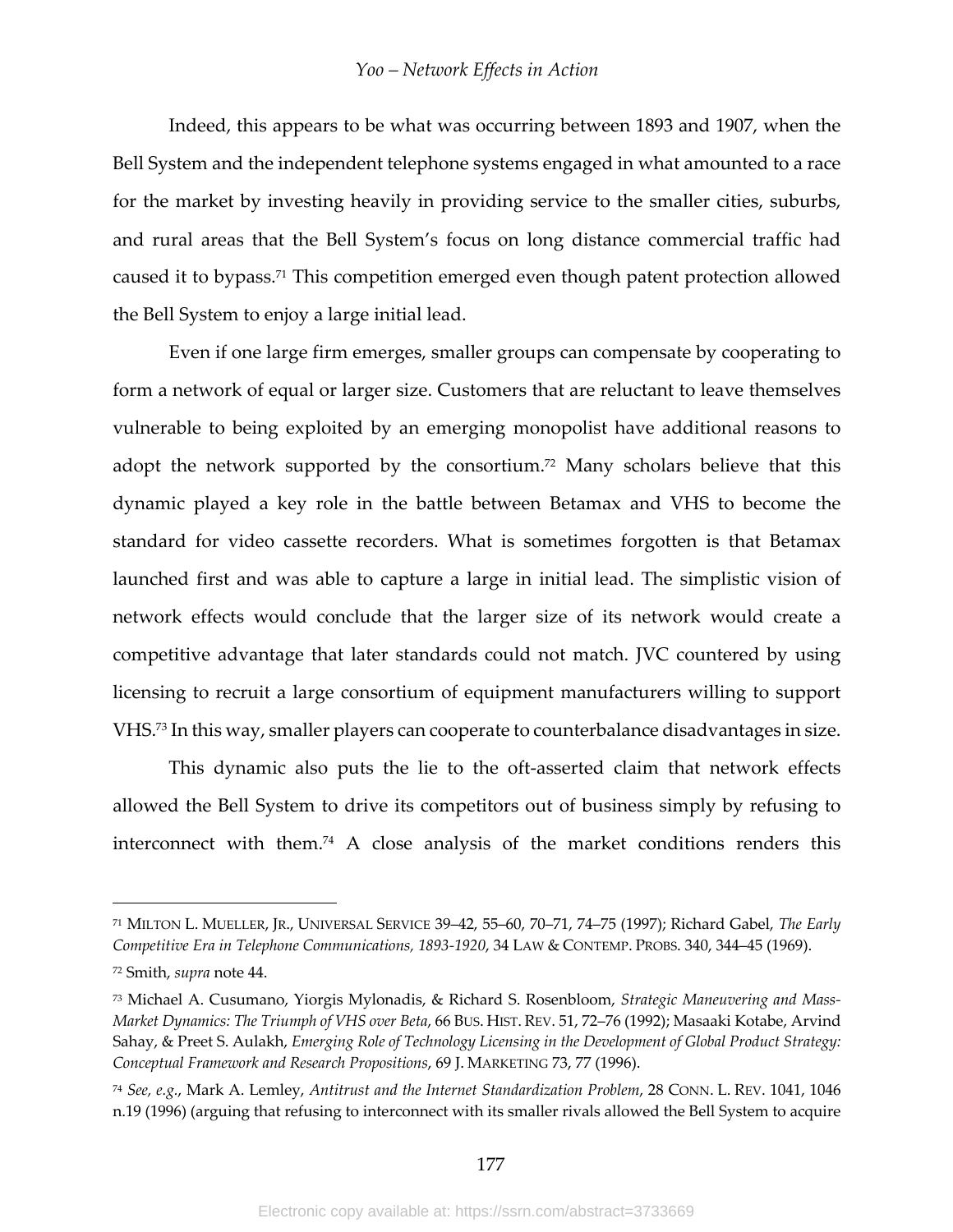perspective implausible. Because the independents had captured 51% of the market by 1907,75 the independents could have defeated whatever advantage the Bell System might have gained from its refusal to interconnect simply by banding together to make a network of equal size.76 In addition, the independents were the dominant providers of local telephone service in many parts of the Midwest. Given that the vast majority of calling was local, network effects should have given the independents the competitive advantage in those areas.<sup>77</sup>

The traditional account is also belied by the business strategy pursued by the independents. If the Bell System had been in a dominant position, one would have expected the independents to have been clamoring to interconnect with it. In fact, the independents did not want to interconnect with the Bell System any more than the Bell System wanted to interconnect with the independents. In many cases, having been the first to establish connections to surrounding areas and a strong position in regions such as the Midwest, the independents were able to use network economic effects to their advantage. Any suggestion that the Bell System was able to use refusal to interconnect as a competitive weapon is further belied by the fact that the Bell System began to regain its dominance only after it abandoned its policy of refusing to interconnect with the independents.78

nearly 90% of the market by 1920); Howard A. Shelanski & J. Gregory Sidak, *Antitrust Divestiture in Network Industries*, 68 U. CHI. L. REV. 1, 8 (2001) (pointing to AT&T's refusal to interconnect with independent competitors during the early twentieth century as an example of how network effects can lead to monopoly).

<sup>75</sup> Robert Bornholz & David S. Evans, *The Early History of Competition in the Telephone Industry*, *in* BREAKING UP BELL: ESSAYS ON INDUSTRIAL ORGANIZATION AND REGULATION 7, 13 (David S. Evans ed., 1983); *see also* Gabel, *supra* note 71, at 344 (reporting 3.0 million independent lines in 1907, compared with 3.1 million Bell lines).

<sup>76</sup> Roger G. Noll & Bruce M. Owen, *The Anticompetitive Uses of Regulation:* United States v. AT&T, *in* THE ANTITRUST REVOLUTION 290, 292 (John E. Kwoka, Jr. & Lawrence J. White eds., 1989).

<sup>77</sup> Peter Decherney, Nathan Ensmenger, & Christopher S. Yoo, *Are Those Who Ignore History Doomed to Repeat It?*, 78 U. CHI. L. REV. 1627, 1632–33 (2011).

<sup>78</sup> MUELLER, *supra* note 71, at 10, 51, 55–60, 72–80, 107–10, 115–17, 121–22; Bornholz & Evans, *supra* note 75,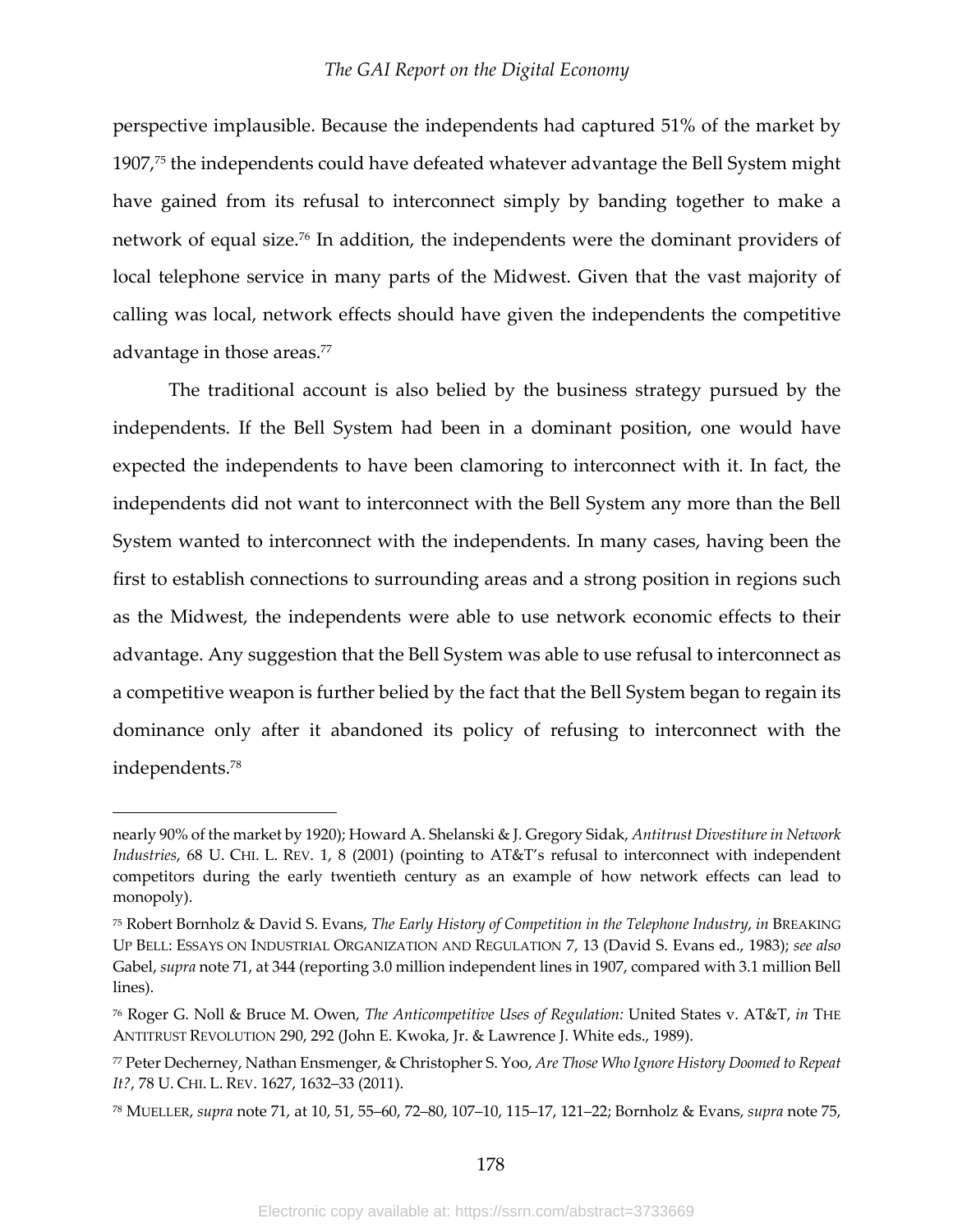Instead, the reemergence of the telephone monopoly was driven by a change in strategy in 1907. Recognizing that its attempt to outbuild the independents had failed, the Bell System pursued two classic anticompetitive strategies. First, it sought to merge to monopoly by acquiring independent systems. Second, if the independent refused to be acquired, the Bell System would instead adopt the equally classic anticompetitive practice of dividing the market with the independent by offering to withdraw from the territory in return for the independent's promise to restrict its activities to a "small and compact" territory and to interconnect exclusively with the Bell System's long distance network. The biggest problem with the disappearance of competition was pricing. Therefore, the Bell System dropped its previous opposition to government intervention and instead embraced rate regulation as an alternative to competition as a means for reining in price. As part of this regulatory compact, the Bell System insisted on protection against entry.79 Although the Justice Department initially erected the Kingsbury Commitment to prevent such acquisitions, adherence to sound antitrust principles would disappear when the federal government took over the telephone network during World War I, when Postmaster General Albert Burleson sought to adopt the postal solution to universal service through rate averaging by ensuring each provider enjoyed a monopoly area.80

In the end, the regulatory regime created by the Kingsbury Commitment was abolished (with the full support of the independents) by the enactment of the Willis-Graham Act, which shifted responsibility for reviewing telephone mergers from the

at 25–27; Gabel, *supra* note 71, at 353–54; David F. Weiman & Richard C. Levin, *Preying for Monopoly? The Case of Southern Bell Telephone Company, 1894-1912*, 102 J. POL. ECON. 103, 115, 118 (1994).

<sup>79</sup> MUELLER, *supra* note 71, at 78, 99–100, 107–13, 127–28; Gabel, *supra* note 71, at 355–58; Weiman & Levin, *supra* note 78, at 118, 120–25.

<sup>80</sup> Michael A. Janson & Christopher S. Yoo, *The Wires Go to War: The U.S. Experiment with Government Ownership of the Telephone System During World War I*, 91 TEX. L. REV. 983, 1013–17 (2013).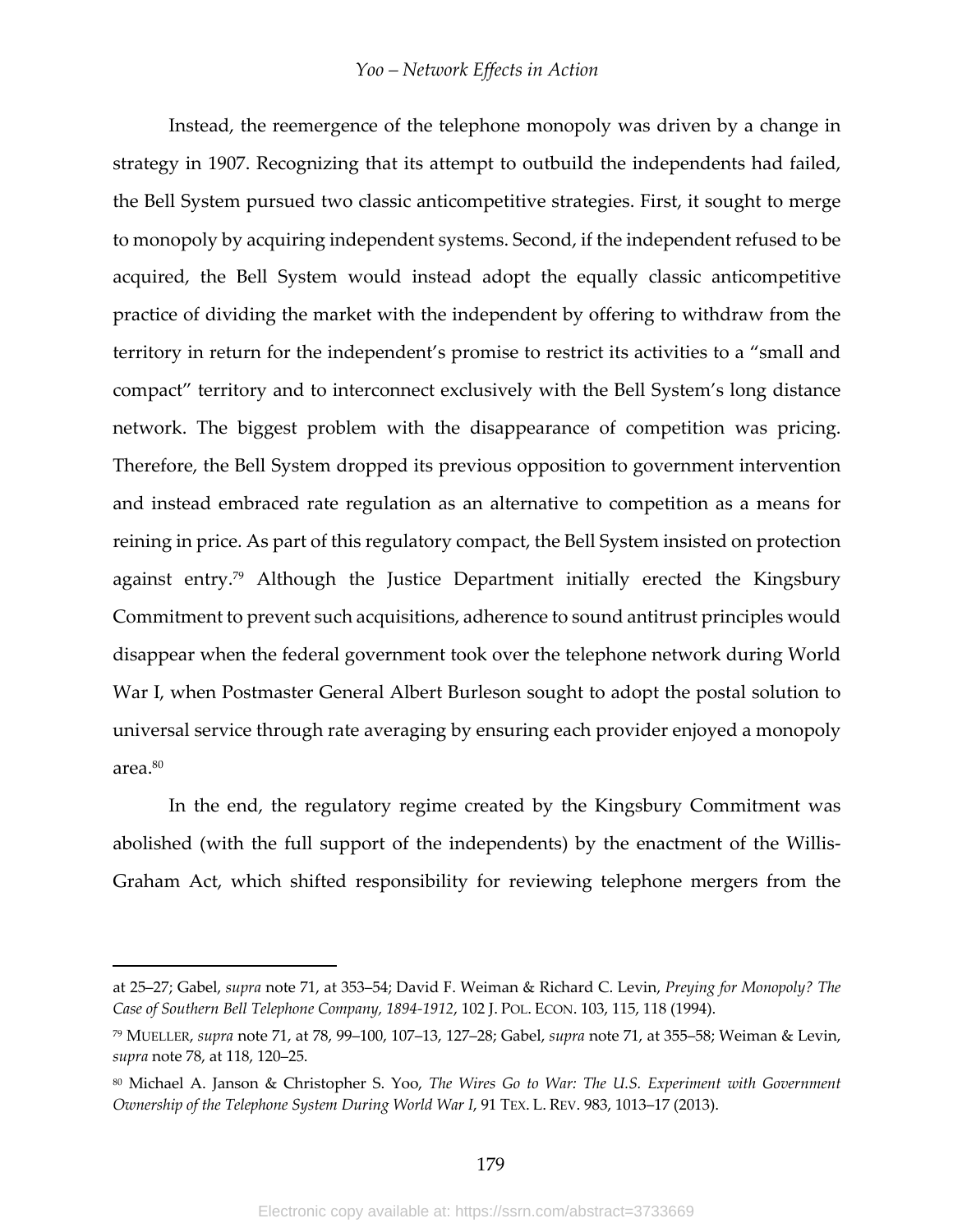antitrust authorities to the Interstate Commerce Commission (ICC).<sup>81</sup> The ICC became a rubber stamp that approved essentially all telecommunications mergers.<sup>82</sup> During this period, both the Bell System and the independents also endorsed rate regulation of local telephone services by state public utility commissions.<sup>83</sup>

The eventual emergence of a telephone monopoly was thus the result of classic anticompetitive strategies that were unfortunately condoned by the government because price competition would be replaced by rate regulation. When properly understood, this history shows that the market dominance typically attributed to the use of the refusal to interconnect to leverage network effects was actually the result of other factors.

## *B. Size of Technical Improvements*

Another factor that can enable a new technology to dislodge an incumbent despite network effects is the provision of additional value that exceeds the value derived from the size of the old network.<sup>84</sup> The larger the increase in value, the easier it is to overcome the impact of network effects.<sup>85</sup> This is particularly true given that in sufficiently large networks, the marginal benefit from adding another subscriber is likely to be low, which greatly reduces network economic effects' marginal impact.<sup>86</sup>

<sup>81</sup> Ch. 20, 42 Stat. 27 (1921).

<sup>82</sup> BUREAU OF STATISTICS, INTERSTATE COMMERCE COMM'N, INTERSTATE COMMERCE COMMISSION ACTIVITIES, 1887-1937, at 201 (1937); Glen O. Robinson, *The Federal Communications Act: An Essay on Origins and Regulatory Purpose*, *in* A LEGISLATIVE HISTORY OF THE COMMUNICATIONS ACT OF 1934, at 3, 8 n.25 (Max D. Paglin ed., 1989).

<sup>83</sup> MUELLER, *supra* note 71, at 99–100; Gabel, *supra* note 71, at 357; Robinson, *supra* note 82, at 6–7.

<sup>84</sup> This discussion draws on work previously published as Spulber & Yoo, *supra* note 10, at 928, 931.

<sup>85</sup> Katz & Shapiro, *supra* note 56, at 106 (observing that new, incompatible standards may emerge despite the presence of network externalities if "consumers . . . care more about product attributes than network size."); S.J. Liebowitz & Stephen E. Margolis, *The Fable of the Keys*, 33 J.L. & ECON. 1, 4 (1990) ("The greater the gap in performance between two standards, . . . the more likely that a move to the efficient standard will take place.").

<sup>86</sup> BRIDGER M. MITCHELL & INGO VOGELSANG, TELECOMMUNICATIONS PRICING: THEORY AND PRACTICE 55 (1991); A. de Fontenay & J.T. Lee, *B.C./Alberta Long Distance Calling*, *in* ECONOMIC ANALYSIS OF TELECOMMUNICATIONS: THEORY AND APPLICATIONS 199, 207-09 (Léon Courville et al. eds. 1983); G. Yarrow,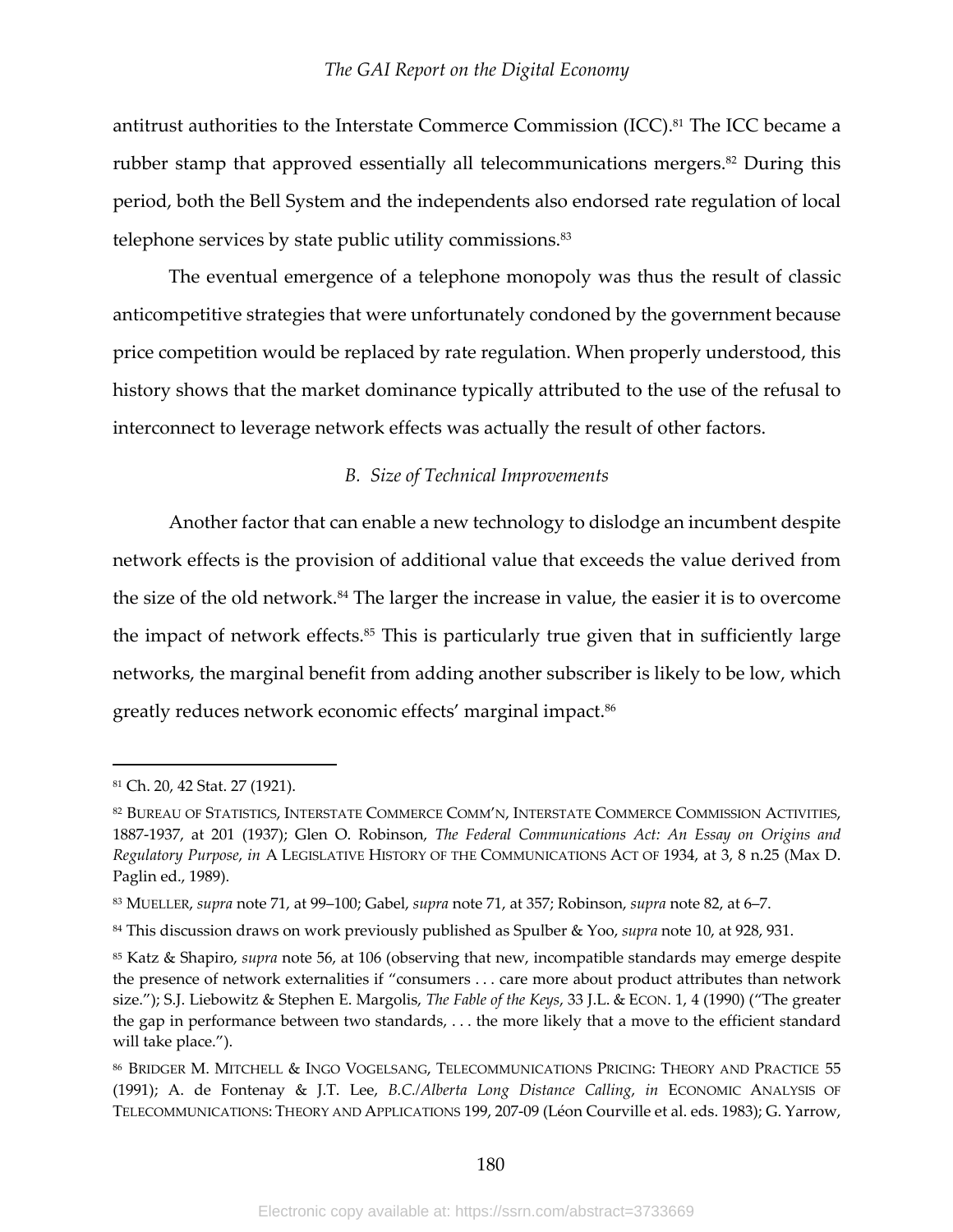Technical superiority is what allowed Sega to overcome Nintendo's large preexisting installed base by releasing a 16-bit video game platform that represented a clear advance over Nintendo's 8-bit technology<sup>87</sup> and helped Xbox enter despite the large scale enjoyed by PlayStation 2.88 Another example is the role that consumers' preferences for VHS's ability to deliver longer playing times over Betamax's greater portability played a large role in allowing VHS to overcome the fact that Betamax launched one year earlier and established an early lead.<sup>89</sup> Superior quality allowed Excel to displace Lotus 1-2-3, Quicken to displace Managing Your Money, and Word to displace WordStar and WordPerfect, despite being at significant size disadvantages.<sup>90</sup>

An oft-cited supposed counterexample is the QWERTY keyboard, which supposedly represents an obsolete technology locked into place by network effects despite the emergence of a superior technology.<sup>91</sup> This assertion is belied by the fact that QWERTY consistently beat its competitors in typing speed competitions, with the only evidence to the contrary being tests riddled with conflicts of interest conducted by the inventor and chief proponent of a rival keyboard.<sup>92</sup>

*Dealing with Social Obligations in Telecoms*, *in* REGULATING UTILITIES: A TIME FOR CHANGE? 67 (S. Sayer et al. eds., 1996).

<sup>87</sup> Robert Pitofsky, Chairman, Fed. Trade Comm'n, Antitrust Analysis in High-Tech Industries: A 19th Century Discipline Addresses 21st Century Problems, Remarks before American Bar Association Section of Antitrust Law's Antitrust Issues in High-Tech Industries Workshop (Feb. 25, 1999) (transcript available at http://www.ftc.gov/speeches/pitofsky/hitch.htm).

<sup>88</sup> Feng Zhu & Marco Iansiti, *Entry into Platform Markets*, 33 STRATEGIC MGMT. J. 88, 98–100 (2012).

<sup>89</sup> S.J. Liebowitz & Stephen E. Margolis, *Path Dependence, Lock-In, and History*, 11 J.L. ECON. & ORG. 205, 218– 20 (1995). *But see* Hiroshi Ohashi, *The Role of Network Effects in the US VCR Market, 1978-1986*, 12 J. ECON. & MGMT. STRATEGY 447, 475 (2003) (attributing VHS's success to its superiority in the characteristics domain through 1982, but finding that network effects during late years); Sangin Park, *Quantitative Analysis of Network Externalities in Competing Technologies, The VCR Case*, 86 REV. ECON. & STAT. 937, 944 (2004) (same).

<sup>90</sup> Gerald J. Tellis, Eden Yin, & Rakesh Niraj, *Does Quality Win? Network Effects Versus Quality in High-Tech Markets*, 44 J. MKTG. RES. 135, 140–43 (2009).

<sup>91</sup> David, *supra* note 3.

<sup>92</sup> Liebowitz & Margolis, *supra* note 85, at 8–21; Neil M. Kay, *Rerun the Tape of History and QWERTY Always Wins*, 42 RES POL'Y 1175 (2013).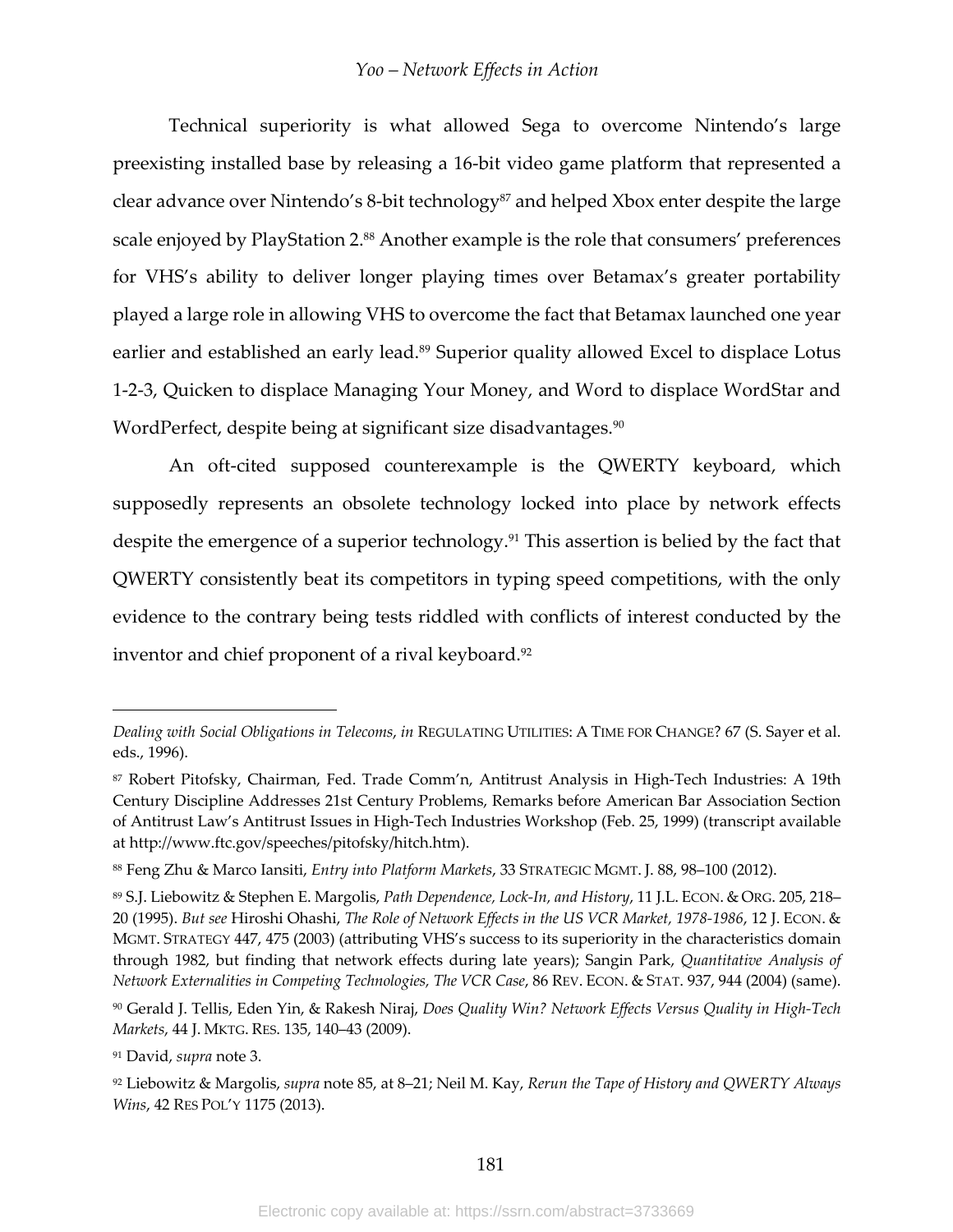Perhaps most importantly for the current debate, the superiority of Google's PageRank algorithm helped it overcome any advantages given by Altavista's and Yahoo!'s greater initial network size despite the fact that Google was a relative latecomer to the search engine game.<sup>93</sup> Development of a superior product is also reported to have played a role in Facebook's success in overcoming the multiyear head start enjoyed by Myspace.94 The iPhone's (and later Android's) superior user interface allowed it to displace Nokia's dominant Symbian platform notwithstanding Symbian's dominant market position.

More systematic empirical research confirms the key role of technological superiority. A study of nineteen products and services relating to personal computers found frequent changes in market leadership driven by improvements in quality, a result inconsistent with simple winner-take-all inferences from being the first to market.<sup>95</sup> Furthermore, although both network effects and quality affect market share, quality proves more important. Network effects may delay higher-quality products from taking over the market.<sup>96</sup> Subsequent empirical work has confirmed how product quality can overcome first-mover advantages and network size.<sup>97</sup>

#### *C. Market Growth*

Another structural feature that can dissipate the impact of network effects is explosive growth in demand.<sup>98</sup> In growing markets, the number of users who have

<sup>93</sup> Justus Haucap & Ulrich Heimeshoff, *Google, Facebook, Amazon, eBay: Is the Internet Driving Competition or Marketplace Monopolization?,* 11 INT'L ECON. & ECON. POL'Y 49, 55 (2014).

<sup>94</sup> Alexia Tsotsis, *Sean Parker on Why Myspace Lost to Facebook*, TECHCRUNCH (June 28, 2011, 7:42 PM EDT), https://techcrunch.com/2011/06/28/sean-parker-on-why-myspace-lost-to-facebook/.

<sup>95</sup> Tellis et al., *supra* note 90, at 147.

<sup>96</sup> *Id.*

<sup>97</sup> David P. McIntyre, *In a Network Industry, Does Product Quality Matter?*, 28 J. PRODUCT INNOVATION MGMT. 99 (2011); Zhu & Iansiti, *supra* 88.

<sup>98</sup> This discussion draws on work previously published as Yoo, *supra* note 55, at 280.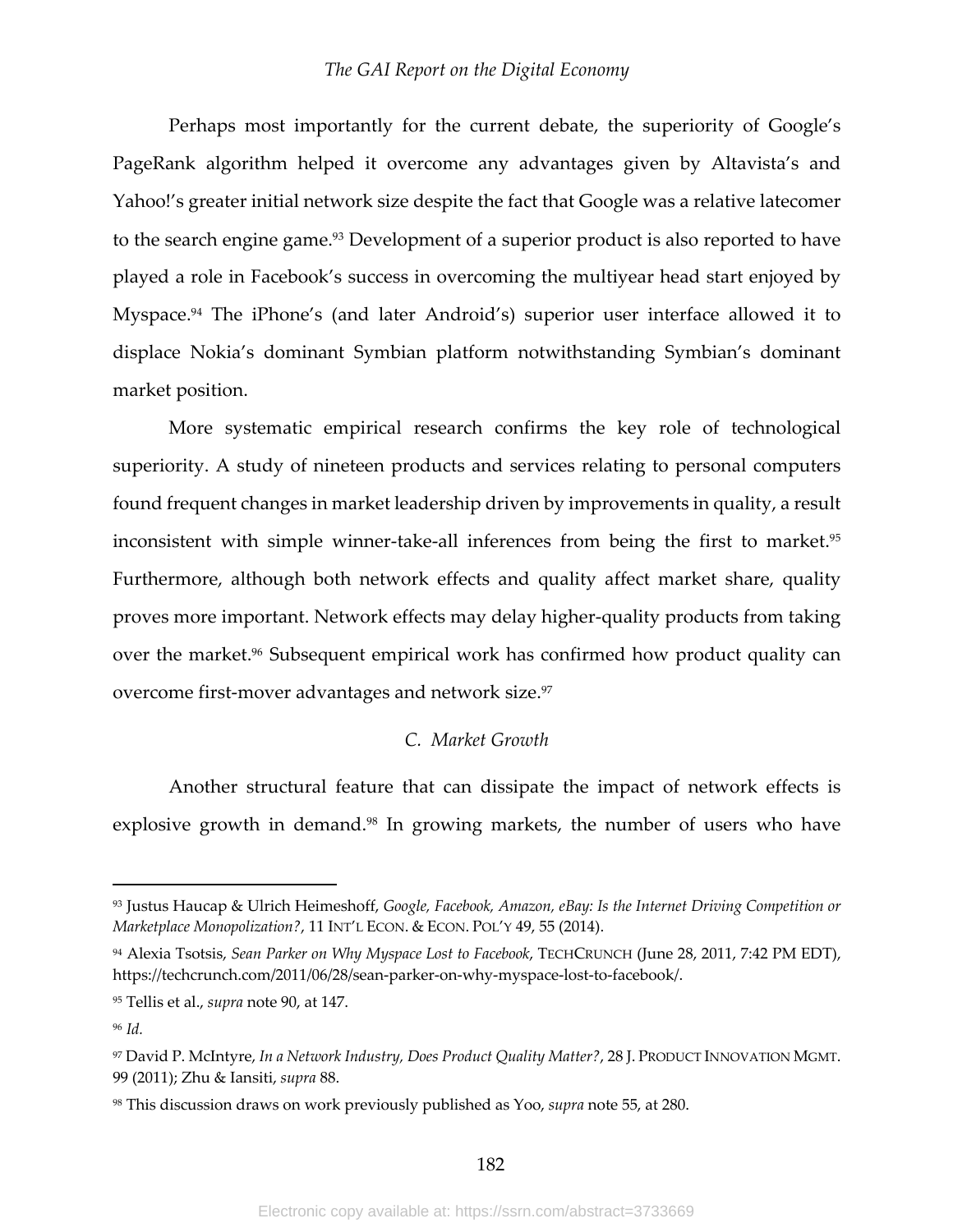already made commitments to a particular technology is small compared to the number who will do so in the future. In such cases, the current market shares of particular firms are of little consequence. In short, networks' value depends on the size they will attain in the future rather the size that they have attained today. $99$ 

Expectations about future growth played a role in VHS's ability to overtake the early lead established by Betamax.<sup>100</sup> The importance of rapid market growth also helps explain how late-arriver Google (launched in 1998) was able to displace early market leaders such as Altavista, since it was only in the mid-1990s, following the development of hypertext market language (HTML) and the first graphic-oriented browser (Mosaic), that the number of U.S. Internet users began to take off.<sup>101</sup> The existence of a large percentage of users who had not yet adopted social networking similarly helps explain how Facebook was able to overcome Myspace's initial market dominance.<sup>102</sup>

## *D. Variations in Consumer Preferences for Different Network Designs*

Much as differences in the value placed on the ability to connect with particular endpoints can dissipate the impact of network effects, so can heterogeneity in consumer preferences in network architecture.103 As Michael Katz and Carl Shapiro note:

Customer heterogeneity and product differentiation tend to limit tipping and sustain multiple networks. If the rival systems have distinct features sought by certain customers, two or more systems may be able to survive by catering to consumers who care more about product attributes than network size. Here, market equilibrium with multiple incompatible products

<sup>99</sup> Katz & Shapiro, *supra* note 59, at 67, 73; S.J. Liebowitz & Stephen E. Margolis, *Should Technology Choice Be a Concern of Antitrust Policy?*, 9 HARV. J.L. & TECH. 283, 292, 312 (1996); Carl Shapiro, *Aftermarkets and Consumer Welfare: Making Sense of* Kodak, 63 ANTITRUST L.J. 483, 490 (1995).

<sup>100</sup> Park, *supra* note 89, at 944.

<sup>101</sup> CHRISTOPHER S. YOO, THE DYNAMIC INTERNET: HOW TECHNOLOGY, USERS, AND BUSINESSES ARE TRANSFORMING THE NETWORK 21 (2012).

<sup>102</sup> Gil Press, *Why Facebook Triumphed Over All Other Social Networks*, FORBES (Apr. 8, 2018, 4:11 PM EDT), https://www.forbes.com/sites/gilpress/2018/04/08/why-facebook-triumphed-over-all-other-socialnetworks/#2afa2ffe6e91.

<sup>103</sup> This discussion draws on work previously published as Yoo, *supra* note 55, at 280–81; and Christopher S. Yoo, *Beyond Network Neutrality*, 19 HARV. J.L. & TECH. 1, 34–36 (2005).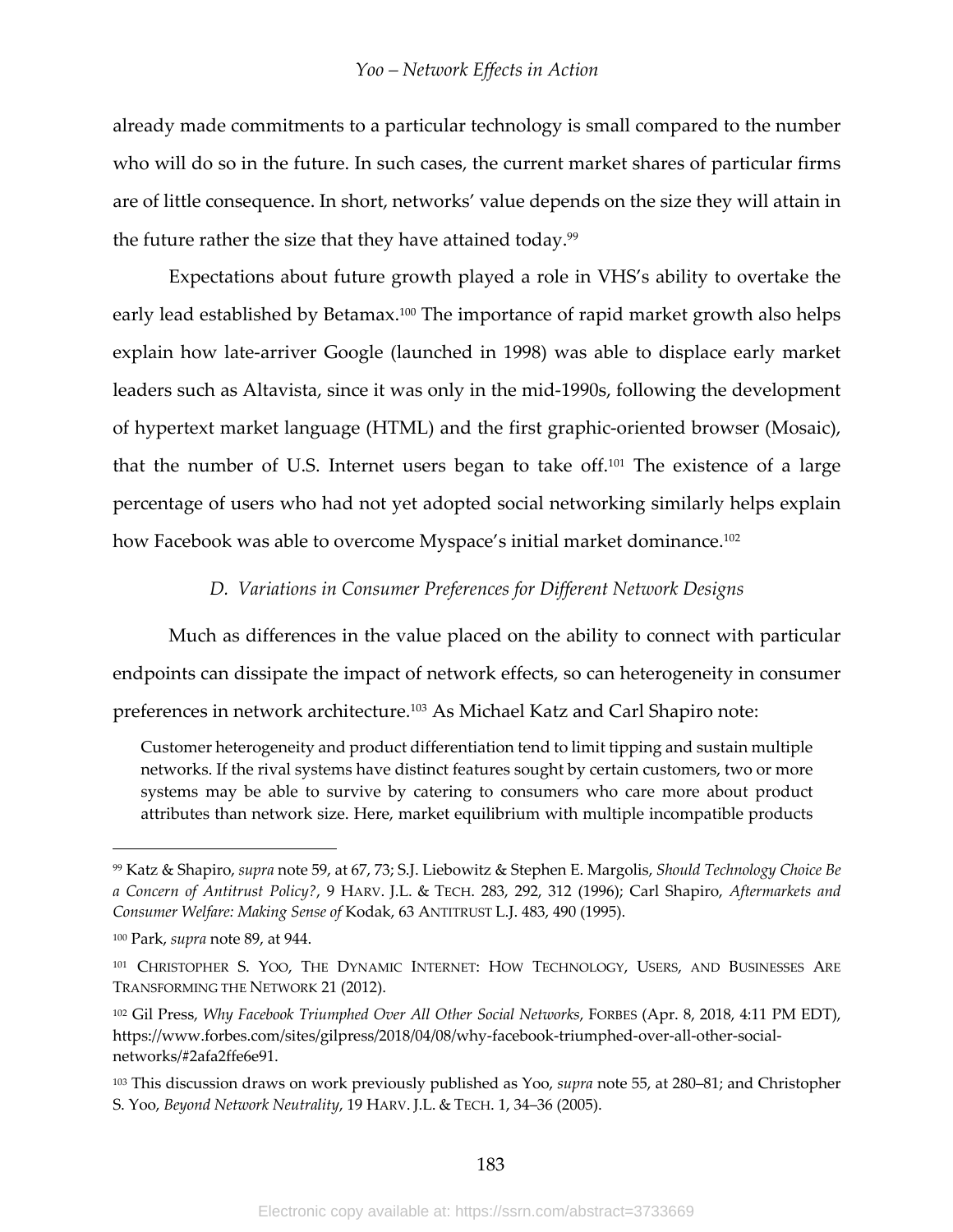reflects the social value of variety.104

Indeed, if what consumers want from the network is sufficiently heterogeneous, they will derive greater value from using a network better tailored to their preferences than from belonging to a larger network, and the equilibrium and welfare maximizing outcome will be multiple incompatible networks.

The point is demonstrated eloquently by a simple model put forth by Joseph Farrell and Garth Saloner, who wrote some of the pioneering papers on network economic effects. Assume that two different populations of end users each would prefer a slightly different standard and that both would benefit from network economic effects if they were part of the same network. Each group has two options: It can join the other group's standard, in which case it gains from being part of a larger network, but loses value from adopting a standard that it prefers less. Or it can adhere to its preferred standard, in which case it benefits from consuming its preferred standard, but foregoes the benefits of network economic effects should the other group adhere to its preferred standard as well.<sup>105</sup>

The considerations driving the equilibrium are clear. If the value that either group derives from consuming its preferred standard is sufficiently large, the greater value will induce it to adopt its preferred standard even if it means being part of a smaller network. Any welfare losses from network fragmentation are more than offset by gains in allowing groups of end users to consume a standard that is a better fit with their preferences. Thus, much as monopolistic competition shows how heterogeneity in consumer preferences for different products can allow multiple firms to compete despite the presence of supplyside economies of scale caused by declining average costs, these models show how this same factor can overcome the demand-side economies of scale associated with network

<sup>104</sup> Katz & Shapiro, *supra* note 56, at 106; Liebowitz & Margolis, *supra* note 99, at 292 ("Where there are differences in preference regarding alternative standards, coexistence of standards is a likely outcome.").

<sup>105</sup> Joseph Farrell & Garth Saloner, *Standardization and Variety*, 20 ECON. LETTERS 71 (1986).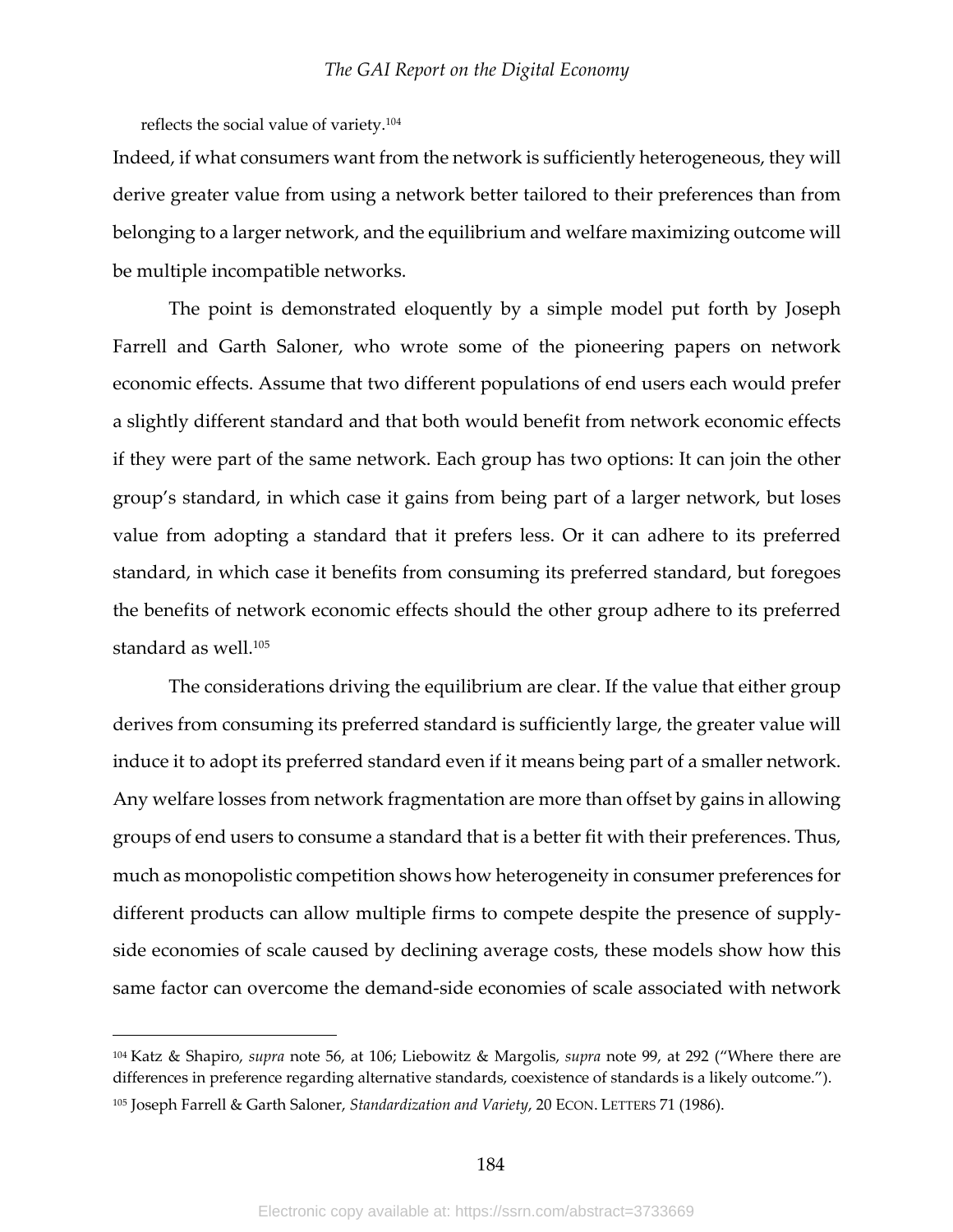effects.

Allowing for the possibility of heterogeneity in consumer preferences for different network architectures can cause the bias towards a single network to disappear and permits stable equilibria with multiple networks each serving a subsegment of the overall market. The classic example is the co-existence of IBM and Apple as manufacturers of personal computers (PCs) during the 1980s and 1990s notwithstanding the presence of network effects and IBM's significantly larger scale. The same dynamics appear to be allowing iOS to survive despite Android's larger installed base.

## *E. Large Customers*

The presence of large customers and suppliers can alleviate the impact of network effects. Firms that occupy a large proportion of a particular network may make that network less susceptible to becoming locked into any particular technology because their sheer size allows them to internalize a large proportion of the benefits of their network adoption decisions.106 The existence of large players thus represents one way in which the problems of network externalities may be circumvented. A prime example is how quickly the standards battle between Blu-ray and HD-DVD ended after Walmart committed to Blu-ray. $107$ 

\* \* \*

The theory and empirics on network effects, thus, reinforce the idea that certain structural preconditions must be satisfied before network effects can harm competition. Network effects cannot be simply equated with market concentration and market failure without the development of a detailed factual record, as required by traditional antitrust principles.

<sup>106</sup> Katz & Shapiro, *supra* note 56, at 102–03.

<sup>107</sup> Raju Mudhar, *The Terminal Cost of Failing to Launch*, TORONTO STAR, June 30, 2015, at S6.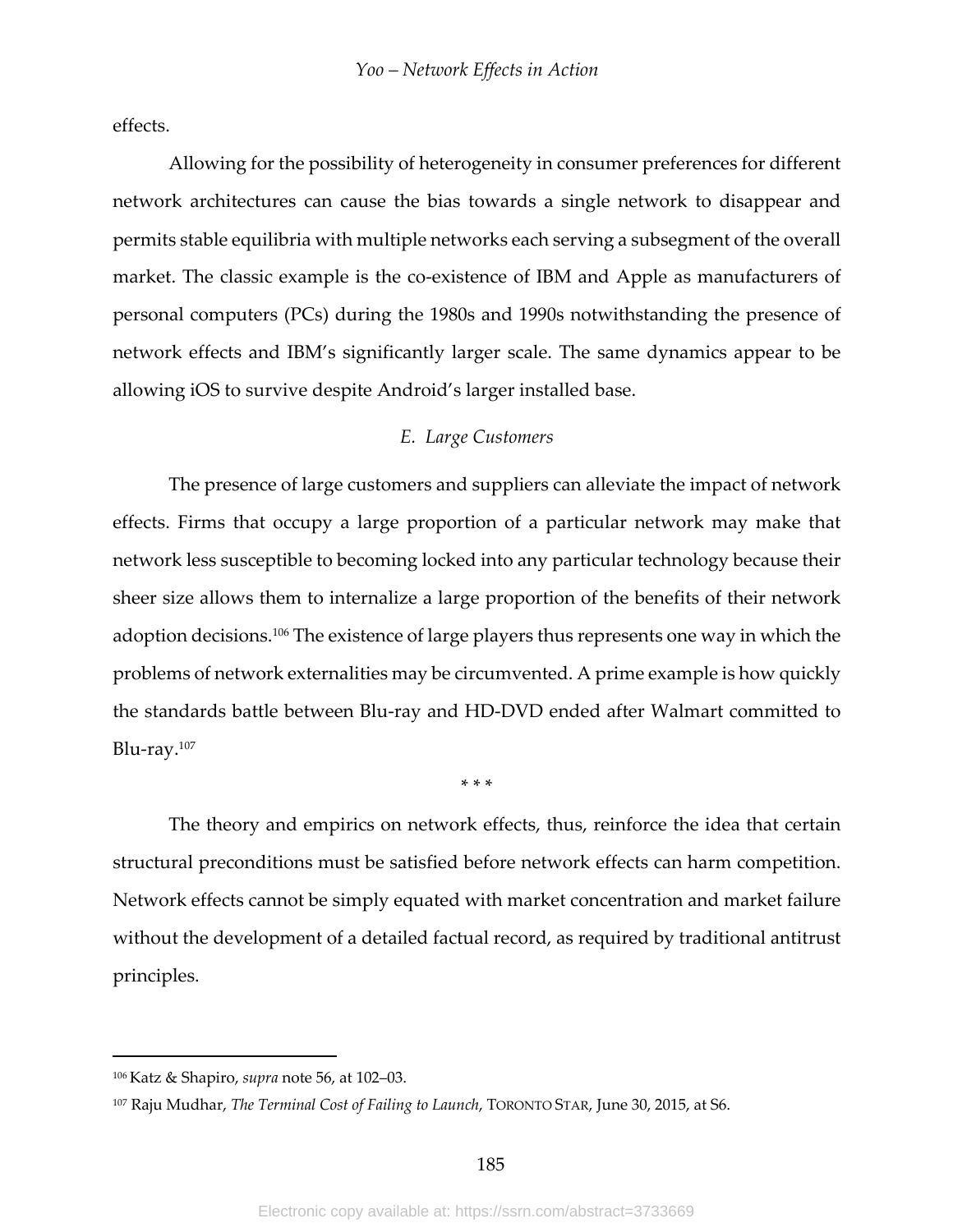#### IV. ALTERNATIVE INSTITUTIONAL FORMS

Even in cases where the structure of network effects, the size of the countervailing externalities, and the structural conditions can support plausible claims that the presence of network effects can lead to market failure, a complete analysis requires consideration of whether alternative institutional forms exist that can counteract or mitigate these problems. Indeed, many networks contain institutional features that provide other ways to offset the impact of network effects.

#### *A. Classic Responses to Positive Externalities*

## 1. Coasean Markets

As noted earlier, a major source of potential problems is the presence of positive network externalities that confer benefits on others that the actor joining the network does not internalize. Positive externalities can lead to activity levels that fall below welfaremaximizing levels.

One classic solution to positive network externalities follows from Coase.<sup>108</sup> In response to Pigou's claim that all positive externalities should be subsidized by the government, Coase showed how private parties can bargain around externalities so long as sufficient markets exist to enable them to do so.109

This suggests a straightforward solution to positive network externalities. Network owners can allow users who are joining a new network to internalize all of the benefits of their adoption decision simply by giving those users a discount equal to the benefits they are conferring on existing network participants.<sup>110</sup> The fact that the benefits resulting from any increase in the network's value would accrue directly to the network

<sup>108</sup> This discussion draws on work previously published as Christopher S. Yoo, *Network Neutrality and the Economics of Congestion*, 94 GEO. L.J. 1847, 1891 (2006).

<sup>109</sup> R.H. Coase, *The Problem of Social Cost*, 3 J.L. & ECON. 1 (1960).

<sup>110</sup> Liebowitz & Margolis, *supra* note 46, at 11-13; Liebowitz & Margolis, *supra* note 11, at 137.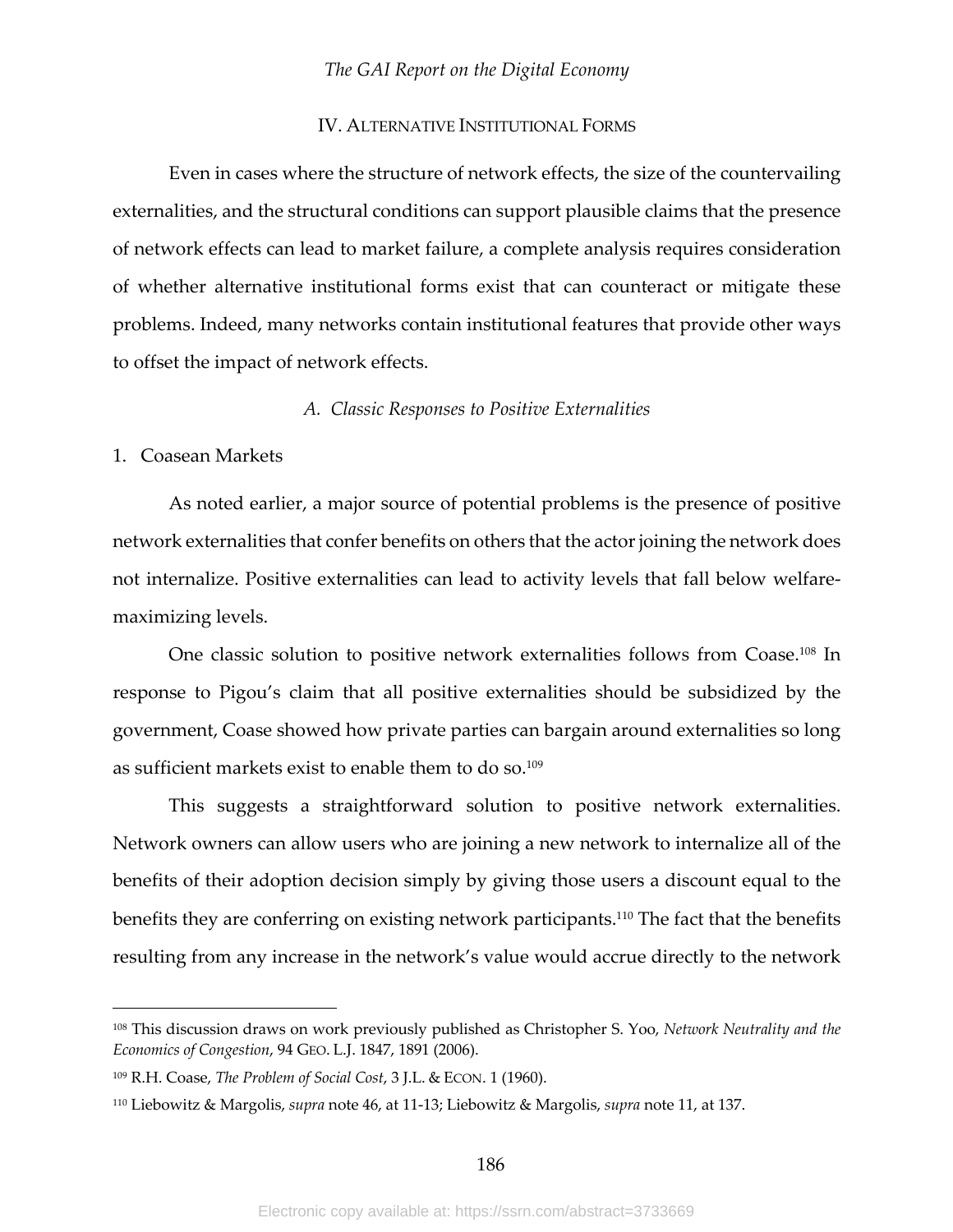owner effectively aligns social benefits with private benefits. Such introductory pricing schemes are legion.

#### 2. Vertical Integration and Restraints

Although Coasean markets work for direct network effects, which arise when value is determined by the number of people who have adopted the same technology, other solutions are possible when the network effects are indirect, which arise when value is determined by the number of people who have adopted complementary goods and services.<sup>111</sup> The literature on network effects emphasizes how vertical integration can incentivize production of both the primary and complementary products.112 The literature on General Purpose Technologies (GPTs), a related concept that also focuses on technologies that generate positive externalities, similarly indicates that vertical integration can allow the producers of the platform technology to internalize more of the positive externalities they generate for complementary products.113

This argument fits into a long tradition of theories exploring how the degree of vertical integration varies over the course of an industry's life cycle. The best-known theory was offered by Nobel laureate George Stigler. Stigler argues that vertical integration in an industry follows a "U" shape over time, beginning as vertically integrated, transitioning to vertically disintegrated as the industry matures, and then returning once again to vertically integrated as the industry declines. Because young industries often employ new materials and technologies that are typically unavailable on the open market, firms operating in these industries must produce all of their key inputs

<sup>111</sup> This discussion draws on work previously published as Christopher S. Yoo, *Is There a Role for Common Carriage in an Internet-Based World?*, 51 HOUS. L. REV. 545, 557–58 (2013); Yoo, *supra* note 77, at 1668–70; and Christopher S. Yoo, *Technological Determinism and Its Discontents*, 127 HARV. L. REV. 914, 942 (2014).

<sup>112</sup> Katz & Shapiro, *supra* note 56, at 103–04.

<sup>113</sup>Timothy F. Bresnahan & M. Trajtenberg, *General Purpose Technologies: "Engines of Growth"?*, 65 J. ECONOMETRICS 83, 94-96 (1995).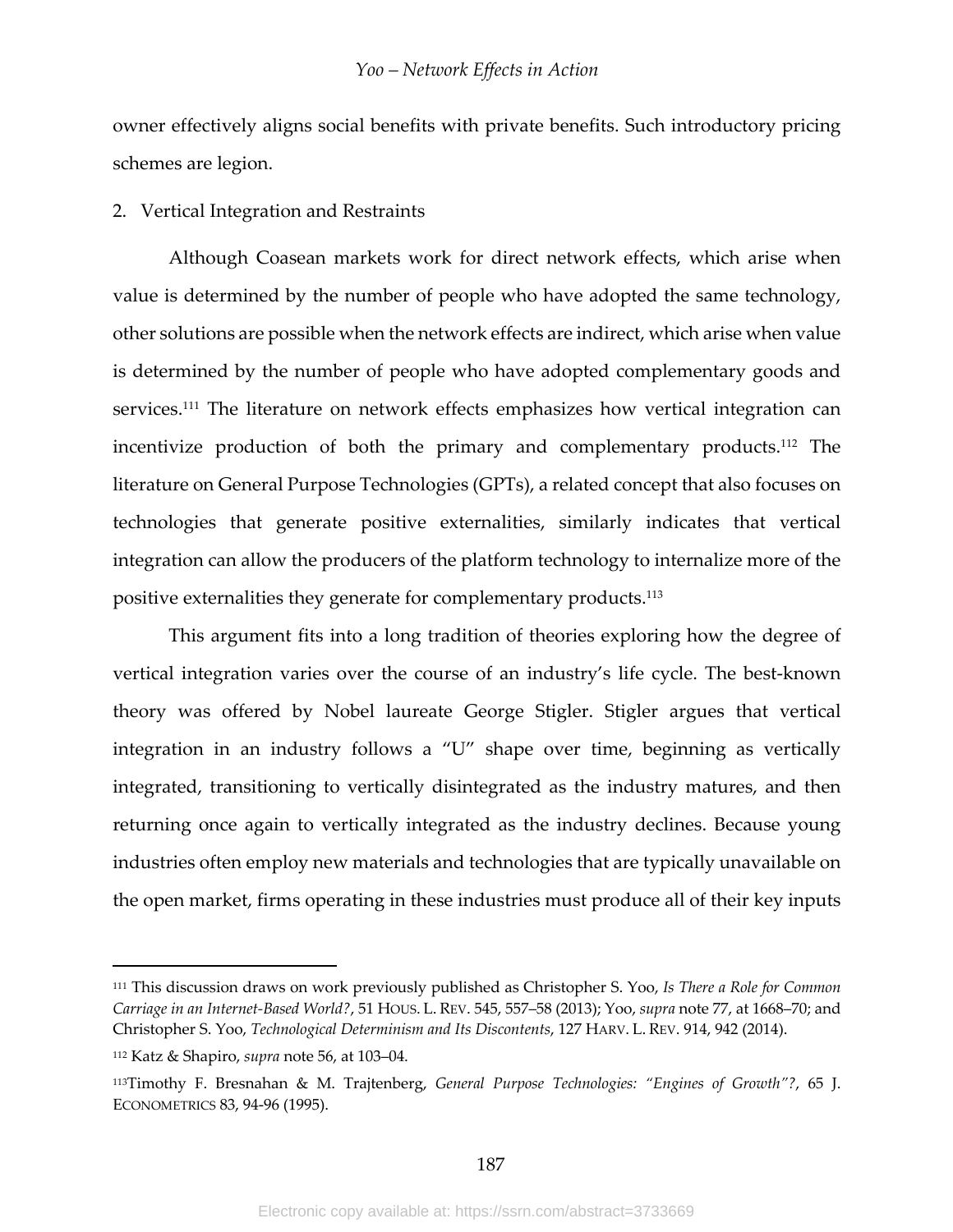themselves. As demand for the product becomes better established, production becomes sufficiently large, and risk drops to the point where third parties have strong incentives to begin providing these inputs. When the industry enters its decline phase, the decline in sales volume causes third-party input providers to disappear, and firms operating in this industry must once again provide these inputs for themselves.114 Indeed, two-sided markets that require the simultaneous development of complementary products often rely on a single, vertically integrated player to get both sides on board.115

History has many examples of this dynamic. The broadcasting and cable industries relied on vertical integration to meet the need for expanded content during their early years.116 Other examples include the fact that Apple relied on its proprietary software provider Claris to produce the first generation of software for the Macintosh.<sup>117</sup> Such practices are likely to benefit consumers. Several recent surveys of the empirical literature of vertical integration and restraints found that the overwhelming majority of studies found the practice to be neutral or welfare enhancing.<sup>118</sup>

#### *B. Multihoming and Gateways*

Another oft-overlooked consideration that can mitigate the problems associated

<sup>114</sup> George Stigler, *The Division of Labor Is Limited by the Extent of the Market*, 59 J. POL. ECON. 185, 190 (1951).

<sup>115</sup> Bernard Caillaud & Bruno Jullien, *Chicken & Egg: Competition among Intermediation Service Providers*, 34 RAND J. ECON. 309, 310–11, 322–23 (2003); Rochet & Tirole, *supra* note 39, at 990, 1013, 1018.

<sup>116</sup> ITHIEL DE SOLA POOL, TECHNOLOGIES OF FREEDOM 35 (1983); Bruce M. Owen & Gregory L. Rosston, *Local Broadband Access:* Primum Non Nocere *or* Primum Processi*? A Property Rights Approach*, *in* NET NEUTRALITY OR NET NEUTERING: SHOULD BROADBAND INTERNET SERVICES BE REGULATED? 163, 164–65 (Thomas M. Lenard and Randolph J. May eds, 2006); Alfred E. Kahn, A Democratic Voice of Caution on Net Neutrality 3 (Progress Snapshot, Release 2.24, Oct. 2006)).

<sup>117</sup> Claris Corporation, *Presenting Claris 1.0*, INFOWORLD, Sept. 26, 1988, at S8-S9.

<sup>118</sup> James C. Cooper et al., *Vertical Antitrust Policy as a Problem of Inference*, 23 INT'L J. INDUS. ORG. 639, 648– 58 (2005); Francine Lafontaine & Margaret Slade, *Exclusive Contracts and Vertical Restraints: Empirical Evidence and Public Policy*, *in* HANDBOOK OF ANTITRUST ECONOMICS 391, 408–09 (Paolo Buccirossi ed., 2008); Francine Lafontaine & Margaret Slade, *Vertical Integration and Firm Boundaries: The Evidence*, 45 J. ECON. LIT. 629, 680 (2007).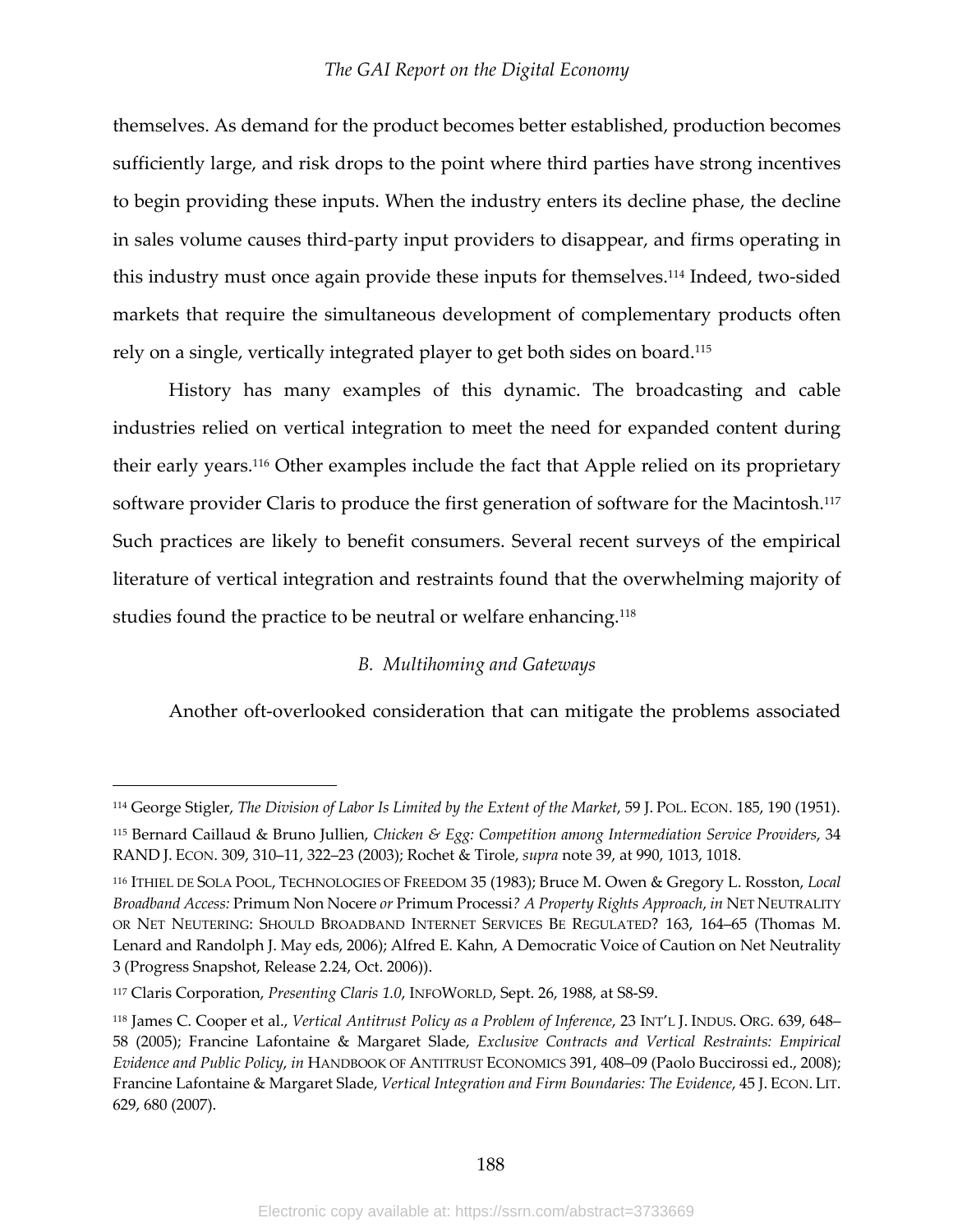with network effects is the presence of *gateways* between networks (also sometimes called *adapters* or *converters*).119 Indeed, one of the seminal articles on network effects by Katz and Shapiro conclude that if gateways allow perfect compatibility, all anticompetitive effects disappear.120 Carmen Matutes and Pierre Regibeau similarly find that if gateways exist that allow different actors to decide unilaterally whether their components are compatible with other systems by building gateways, "compatibility arises and is always socially optimal provided that there are no costs to achieving standardization."<sup>121</sup> Paul David and Julie Bunn likewise conclude that "initial technical incompatibilities between variant formulations of such technologies . . . can have their economic importance mitigated as a result of the ex post introduction of gateway innovations."<sup>122</sup> In effect, perfect gateways obviate the need to choose one network or the other by turning all component networks into one large network.

Even imperfect gateways can provide improved economic welfare. Joseph Farrell and Garth Saloner present a model that enables them to explore the implications of imperfect gateways. After confirming Katz and Shapiro's conclusion that costless and perfect gateways eliminate any adverse impact of network effects, Farrell and Saloner demonstrate that the welfare impact is ambiguous when gateways are imperfect.<sup>123</sup>

*Multihoming* is a related practice that allows individual users to belong to multiple networks at the same time. For example, many users maintain accounts with both Uber and Lyft instead of choosing between them. Much like gateways, multihoming prevents

<sup>119</sup> This discussion draws on work previously published as Christopher S. Yoo, *When Antitrust Met Facebook*, 19 GEO. MASON L. REV. 1147, 1153–54 (2012).

<sup>120</sup> Katz & Shapiro, *supra* note 3, at 435-36, 439.

<sup>121</sup> Carmen Matutes & Pierre Regibeau, *"Mix and Match": Product Compatibility Without Network Externalities*, 19 RAND J. ECON. 221, 232 (1988).

<sup>122</sup> Paul A. David & Julie Ann Bunn, *The Economics of Gateway Technologies and Network Evolution: Lessons from Electricity Supply Industry*, 3 INFO. ECON. & POL'Y 165, 197 (1988).

<sup>123</sup> Joseph Farrell & Garth Saloner, *Converters, Compatibility, and the Control of Interfaces*, 40 J. INDUS. ECON. 9, 32 (1992).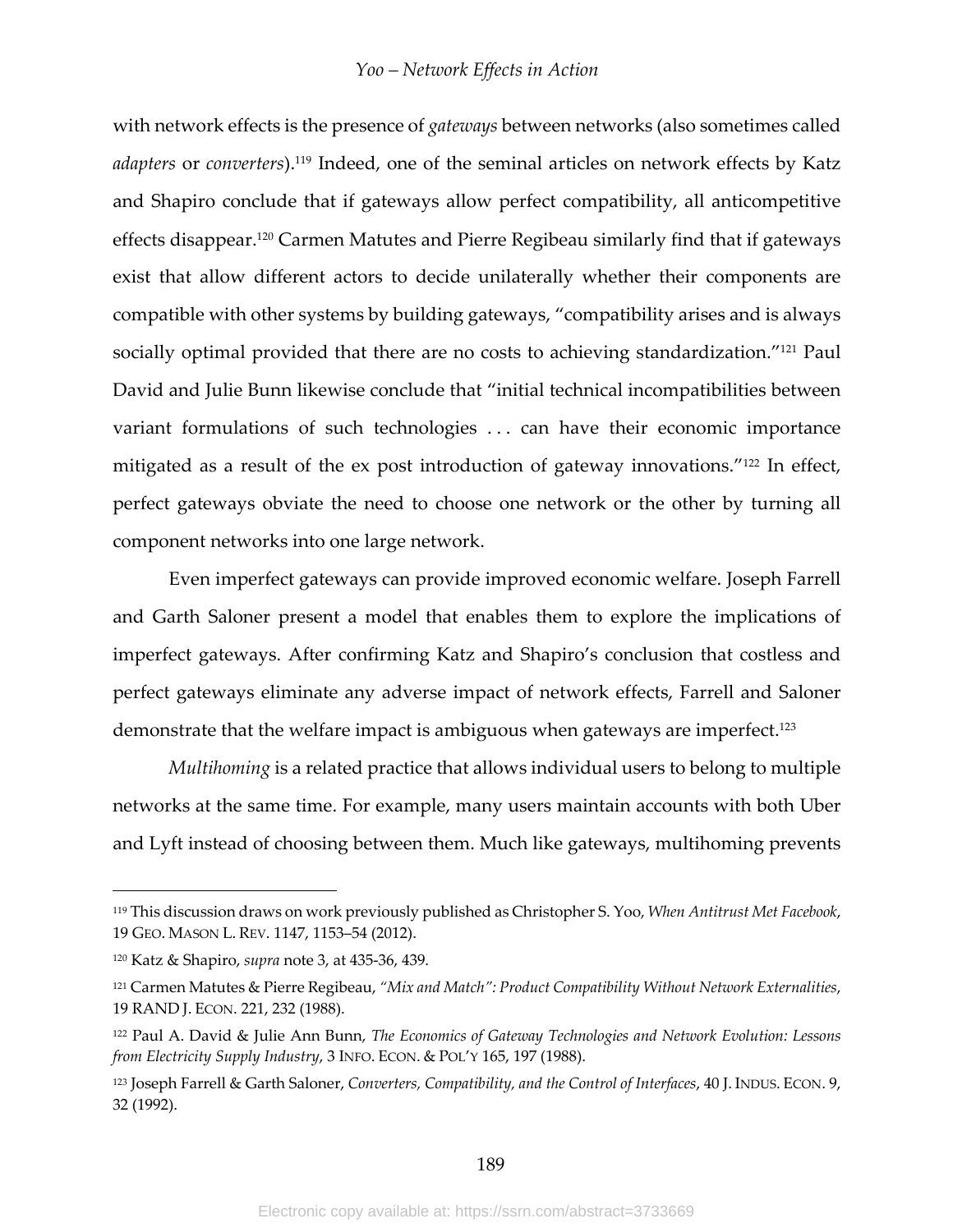network adoption from being an either-or decision. Eliminating the potential for winnertakes-all dynamics reduces any one network's ability to exercise market power.124 The dynamics can be complex. For example, independent decision-making about multihoming can actually make the decisionmaker worse off.<sup>125</sup>

There is a long history of gateways helping to dissipate the impact of network effects. For example, the ability to read WordPerfect files facilitated the entry of Word.126 Excel's capacity to read Lotus 1-2-3 files helped enable it to overcome Lotus's large advantage in installed base.<sup>127</sup> The functionality of Apple computers to read DOSformatted floppy disks helped its adoption, as did the inclusion of chips that allowed them to run software created for Windows.128 Similarly, multihoming prevented Uber from forestalling the emergence of Lyft.<sup>129</sup> The ability of users to subscribe to multiple messaging services simultaneously prevented America Online from dominating the market.130 The ability for users to maintain multiple zero-cost browsers and media players undercut the winner-take-all dynamics that lay at the heart of the Microsoft cases.131

Together these analyses suggest that creating gateways and multihoming can dissipate any monopoly power enjoyed by large networks. They provide another reason

<sup>124</sup> Bernard Caillaud & Bruno Julien, *Chicken and Egg: Competing Matchmakers*, 34 RAND J. ECON. 309 (2003); Zhu & Iansiti, *supra* note 35, at 124–25.

<sup>125</sup> Benjamin E. Hermalin & Michael L. Katz, *Your Network or Mine? The Economics of Routing Rules*, 37 RAND J. ECON. 692 (2006).

<sup>126</sup> Farrell & Saloner, *supra* note 123, at 10.

<sup>127</sup> Neil Gandal, *Hedonic Price Indexes for Spreadsheets and an Empirical Test for Network Externalities*, 25 RAND J. ECON. 160, 168–69 (1994).

<sup>128</sup> Thomas R. Eisenmann, Geoffrey Parker, & Marshall Van Alstyne, *Opening Platforms: How, When, and Why?*, *in* PLATFORMS, MARKETS AND INNOVATION 131, 138 (Annabelle Gawer ed., 2009); CARL SHAPIRO & HAL VARIAN, INFORMATION RULES 287 (1999).

<sup>129</sup> Catherine Tucker, *Network Effects and Market Power: What Have We Learned in the Last Decade?*, ANTITRUST, Spring 2018, at 77, 78–79; Zhu & Iansiti, *supra* note 33, at 124.

<sup>130</sup> Toker Godanoglu & Julian Wright, *Multihoming and Compatibility*, 24 INT'L J.INDUS. ORG. 45, 58–59 (2006).

<sup>131</sup> Nicholas Petit & Norman Neyrinck, *Back to* Microsoft I *and* II*: Tying and the Art of Secret Magic*, 2 J. EUR. COMPETITION L & PRACTICE 117, 118 (2011).